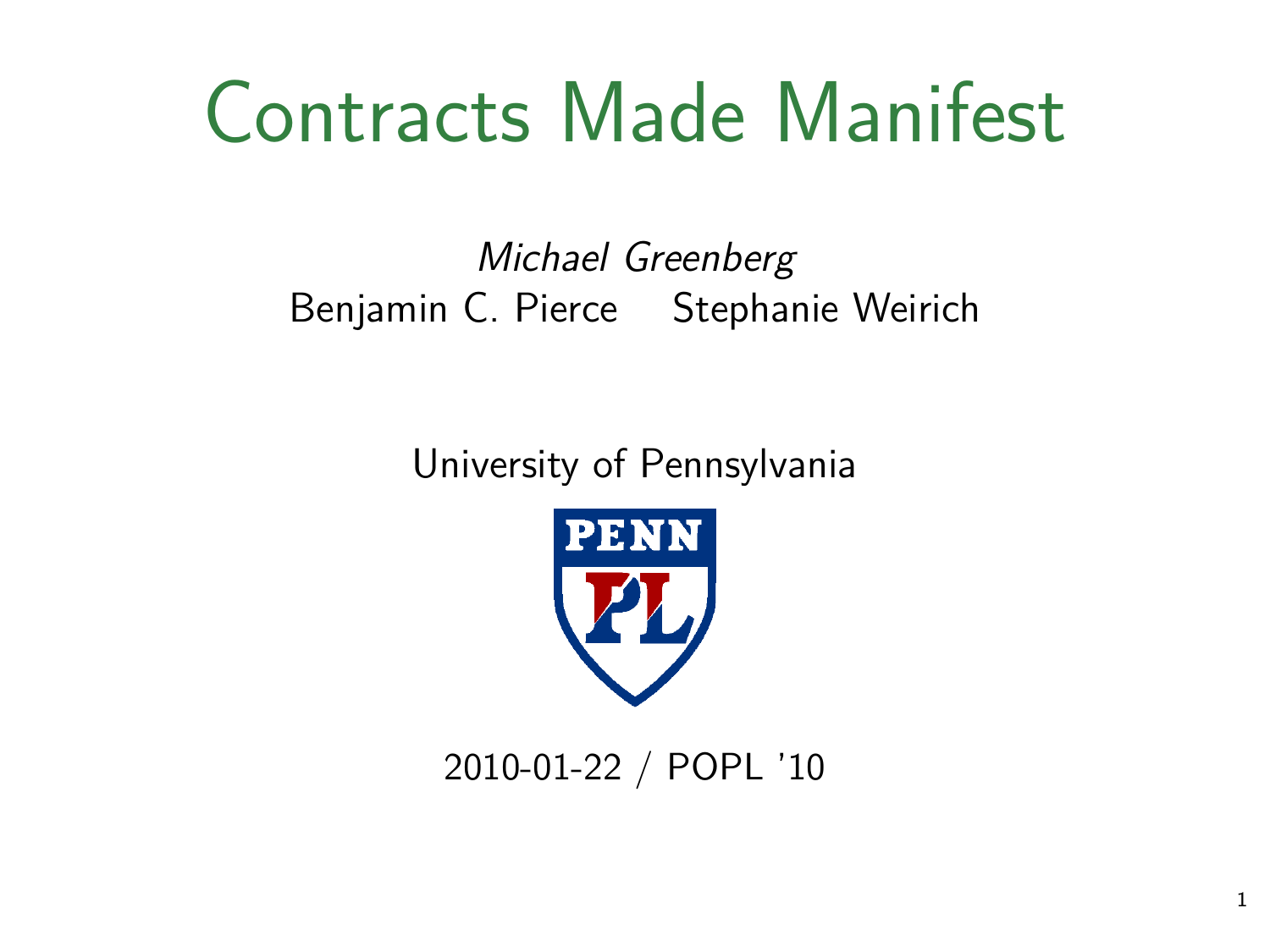#### First-order contracts

assert $(n > 0)$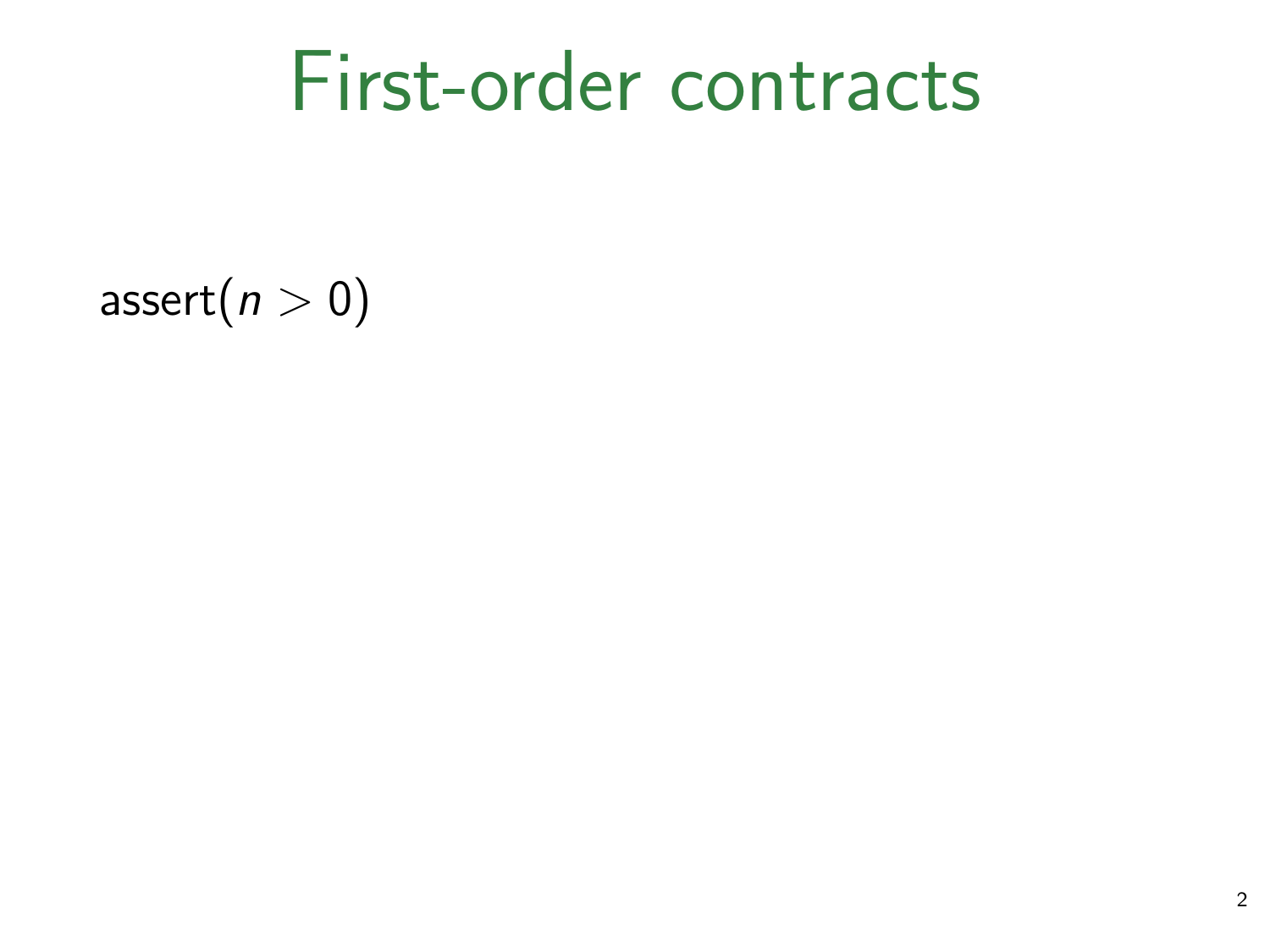#### First-order contracts

assert $(n > 0)$ 

#### sqrt :  $\{x:$  Float  $|x \ge 0\} \mapsto$  Float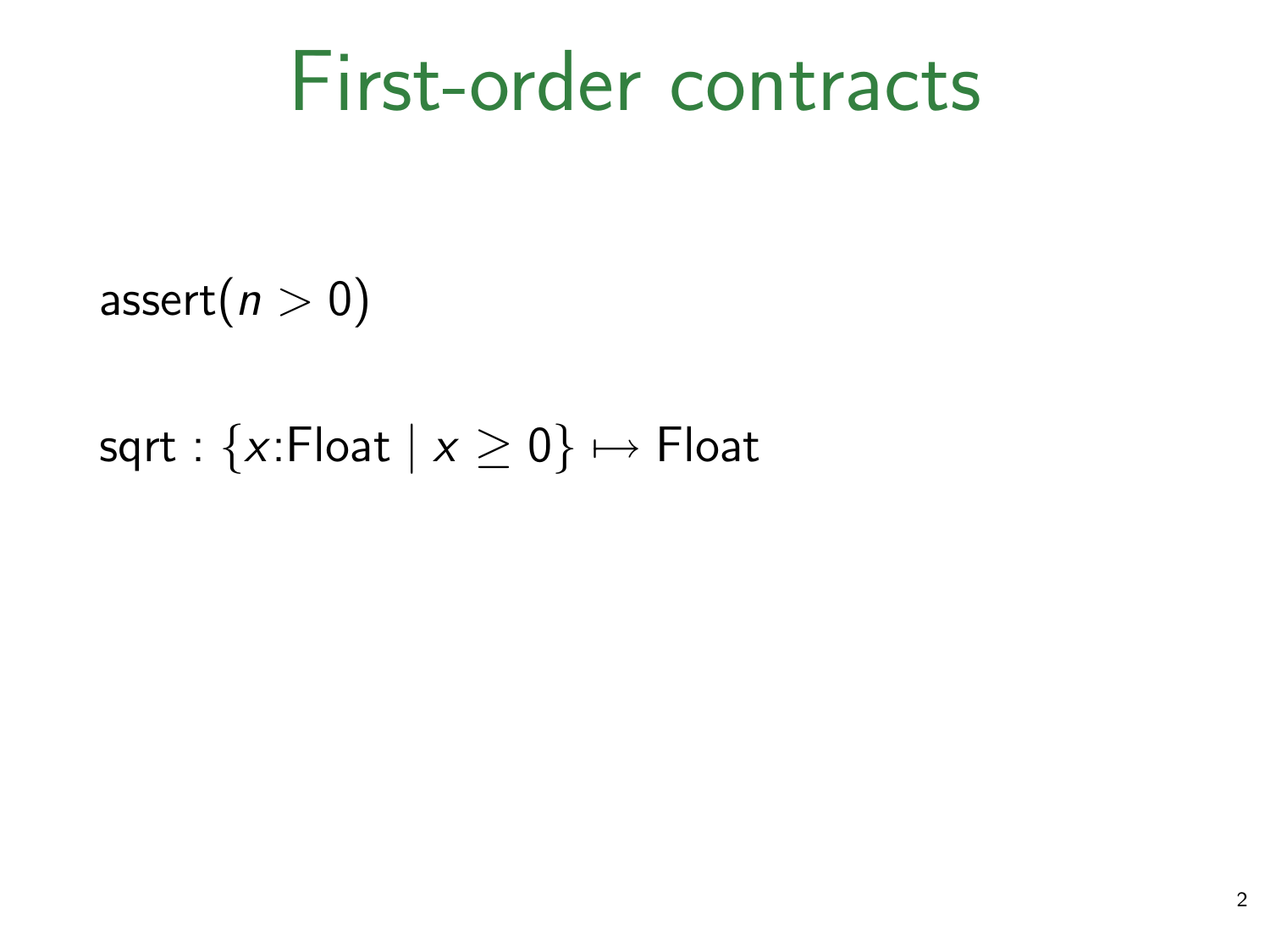#### First-order contracts

assert $(n > 0)$ 

sqrt :  $\{x:$  Float  $|x \geq 0\} \mapsto$  Float

 $\mathsf{sqrt} : x{:} \{x{:} \mathsf{float} \mid x \geq 0\} \mapsto \{y{:} \mathsf{float} \mid |y^2 - x| < \epsilon\}$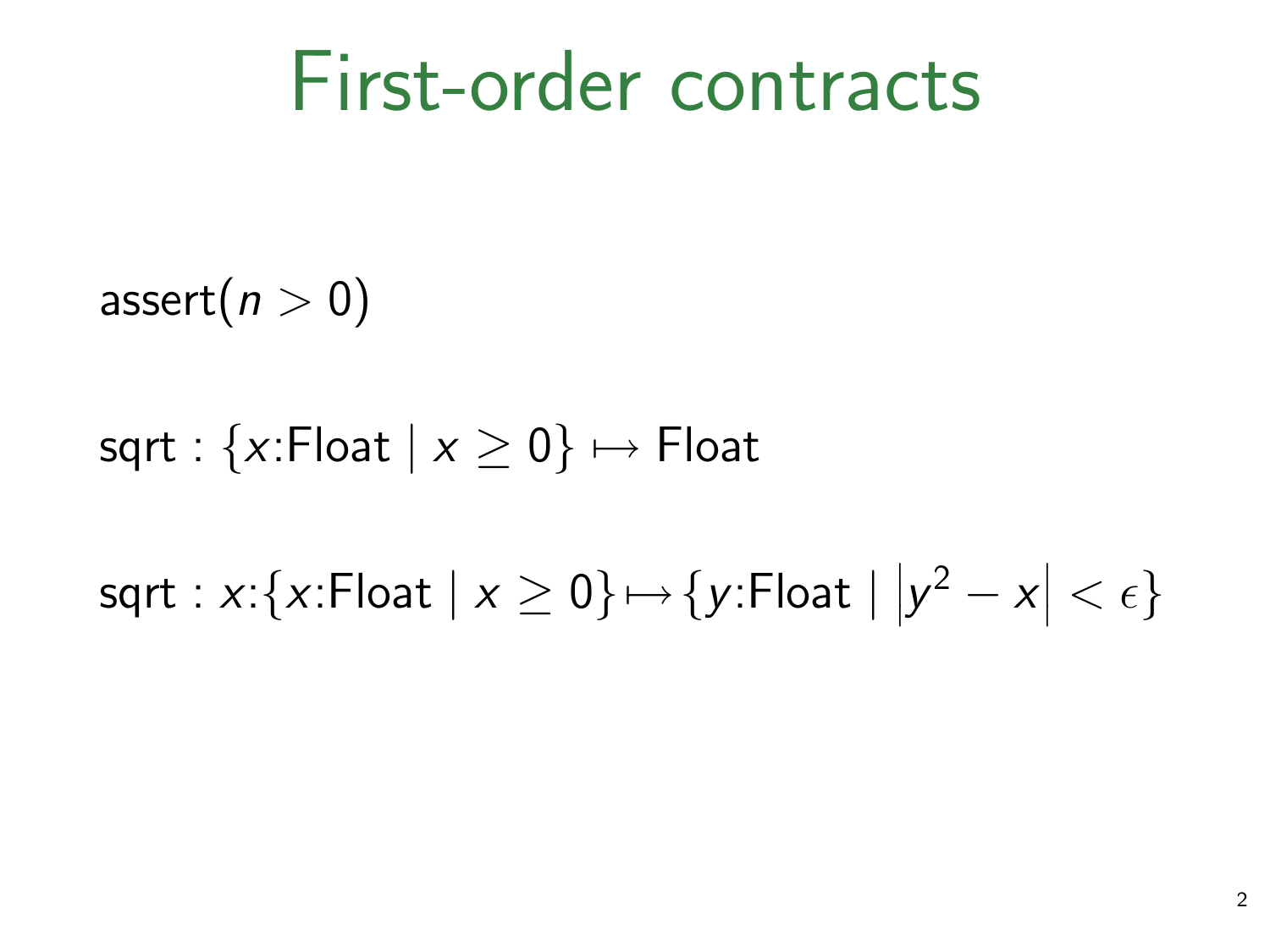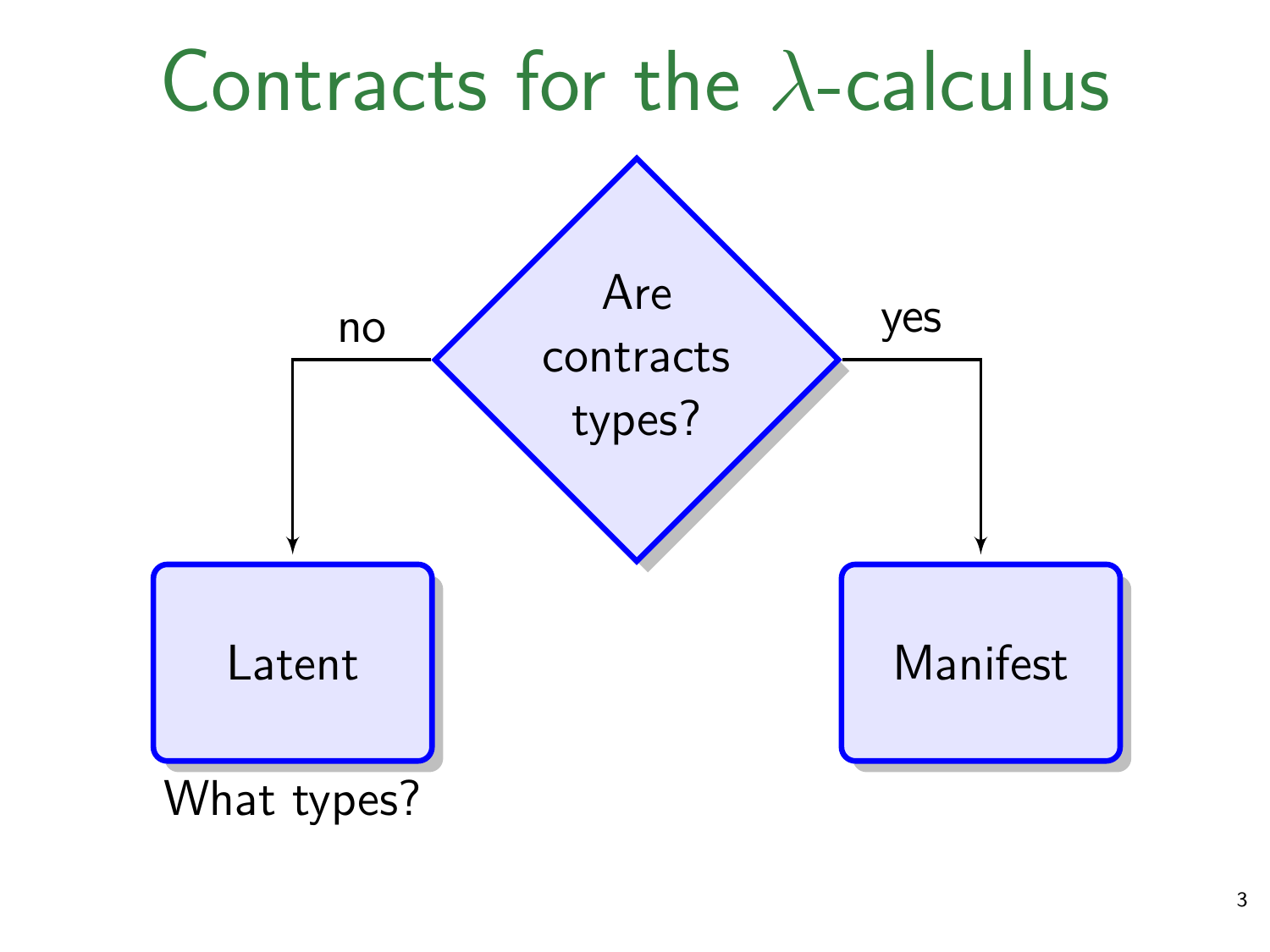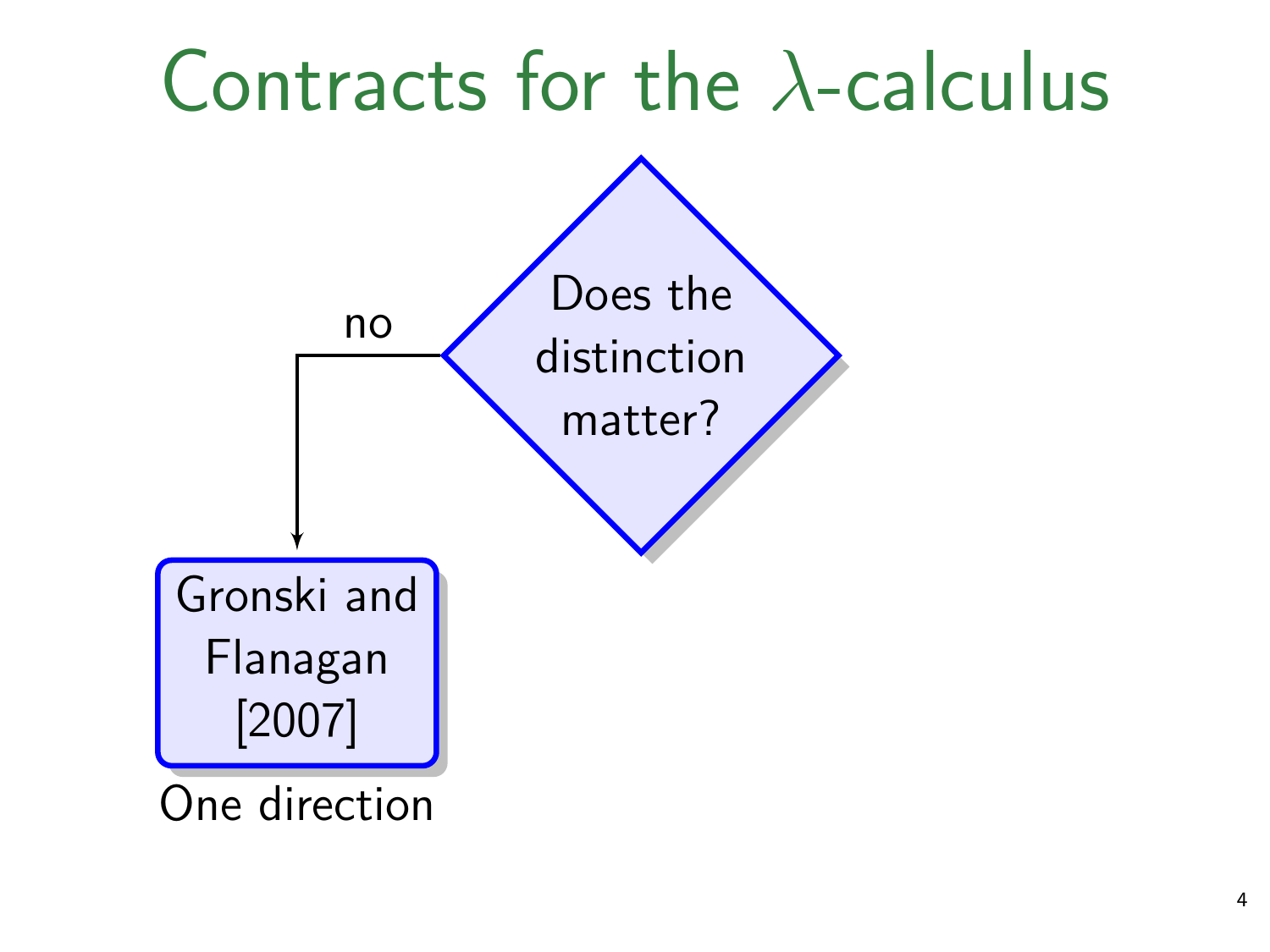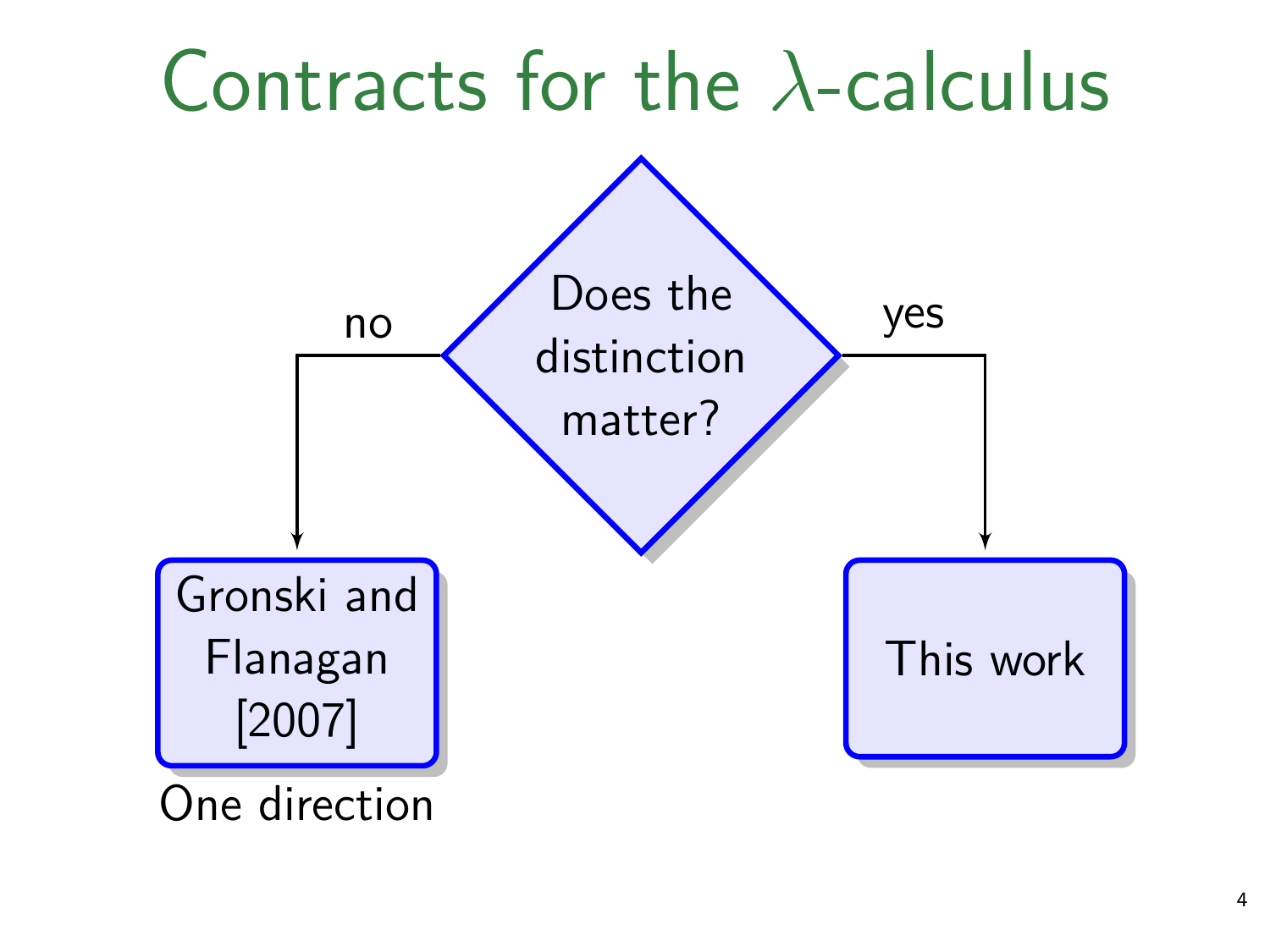# Blame assignment

$$
f : Int \to (Int \to Int) \to Int
$$
  

$$
f = \lambda n. \lambda g. (g \, n)
$$

If we give  $f$  the contract

 $Int \mapsto ({x:Int | x > 0} \mapsto {y:Int | y > 0}) \mapsto Int$ How does  $(f\ 0)$   $\lambda x$ . 1 evaluate?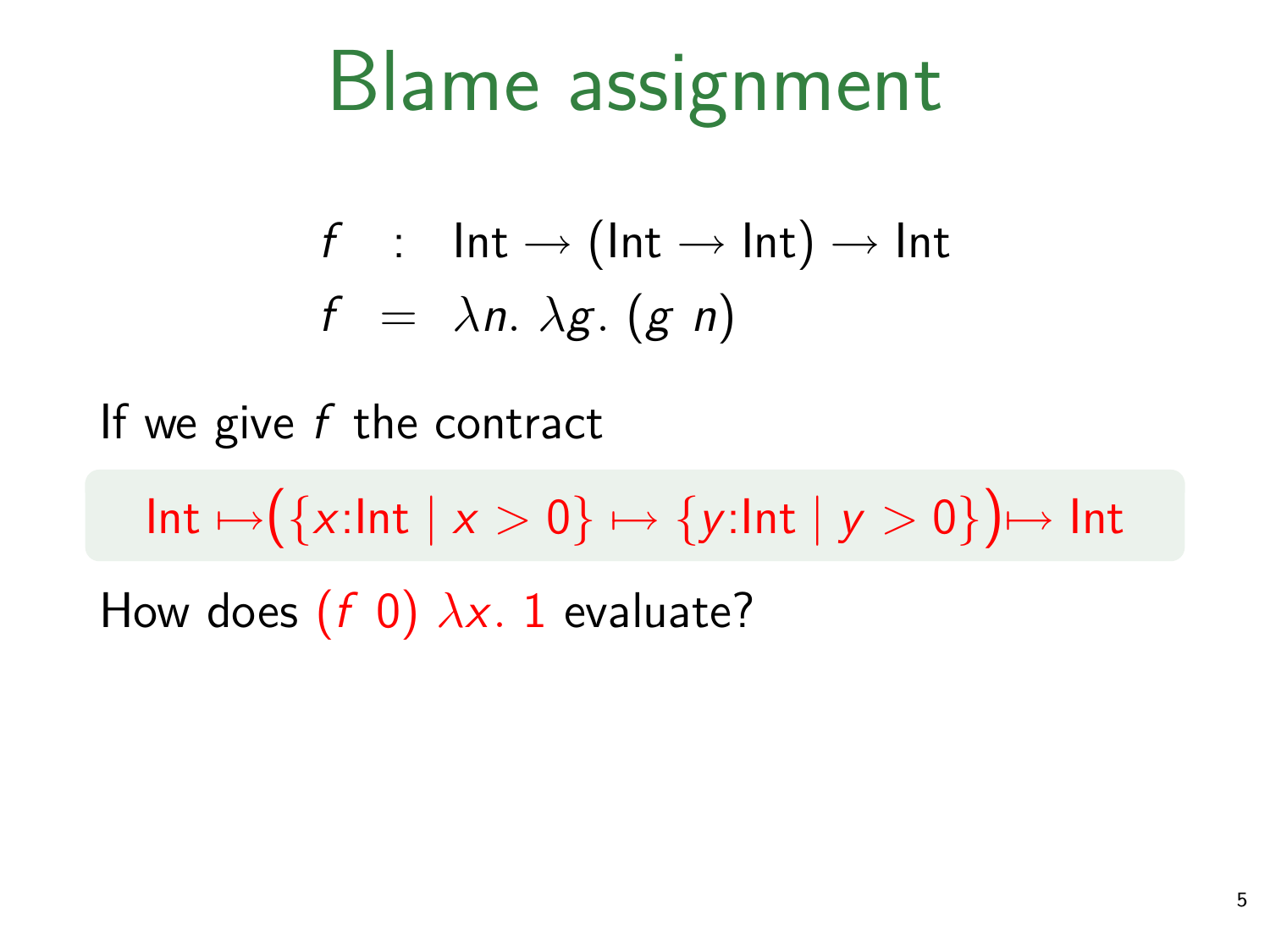# Blame assignment

$$
f : Int \to (Int \to Int) \to Int
$$
  

$$
f = \lambda n. \lambda g. (g \, n)
$$

If we give  $f$  the contract

 $Int \mapsto (\{x:\text{Int} \mid x > 0\} \mapsto \{y:\text{Int} \mid y > 0\}) \mapsto \text{Int}$ How does  $(f\ 0)$   $\lambda x$ . 1 evaluate?

> What about (f 1) *λ*x*.*0? What about (f 0) *λ*x*.*0?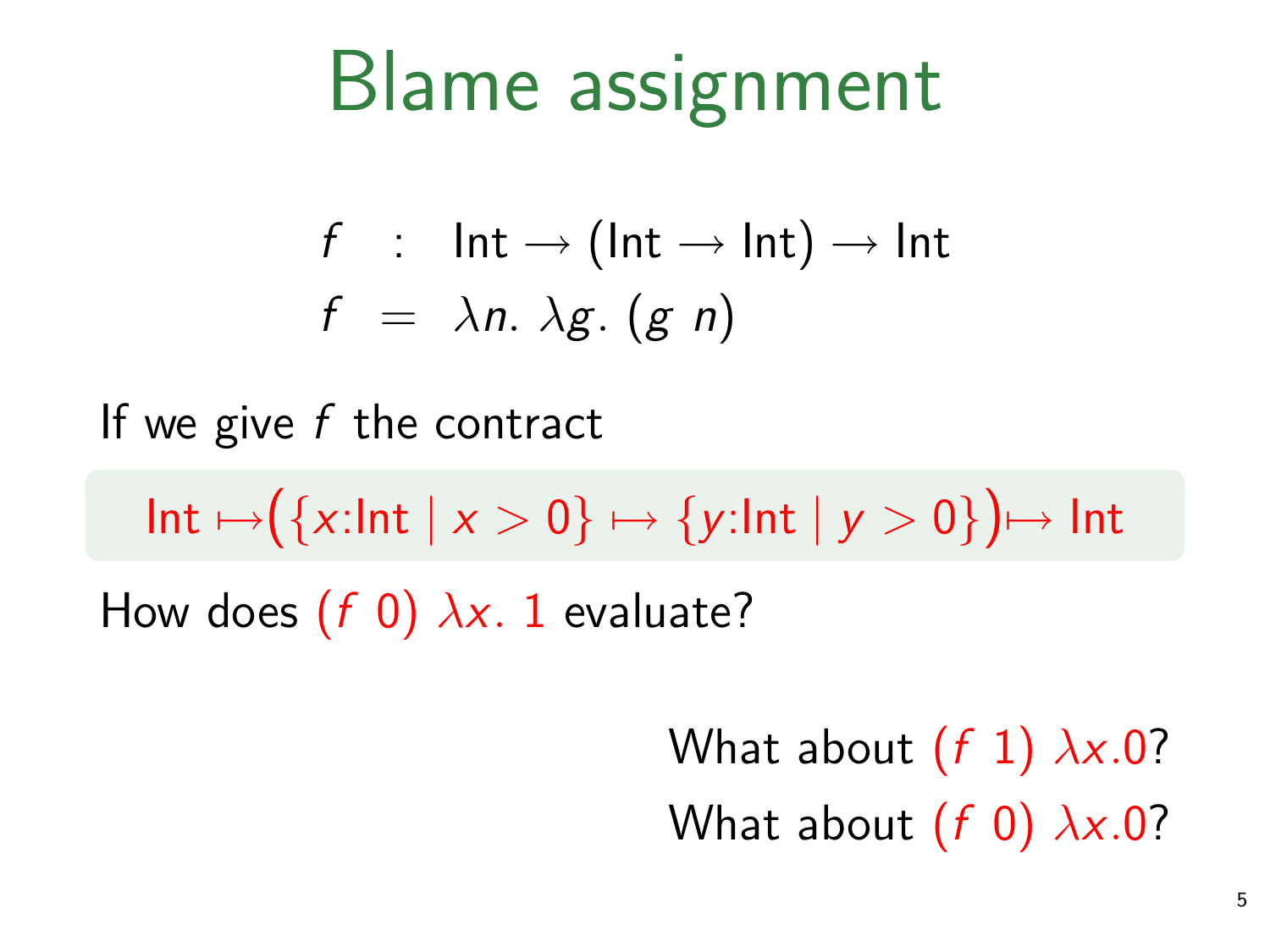#### Latent contracts

According to Findler and Felleisen [2002]

 $contracts$ *|* c<sup>1</sup> *7→* c<sup>2</sup> function contracts

$$
\begin{array}{ccc}\nc & ::= & \{x:B \mid t\} & \text{base} \\
& \mid & c_1 \mapsto c_2 & \text{function}\n\end{array}
$$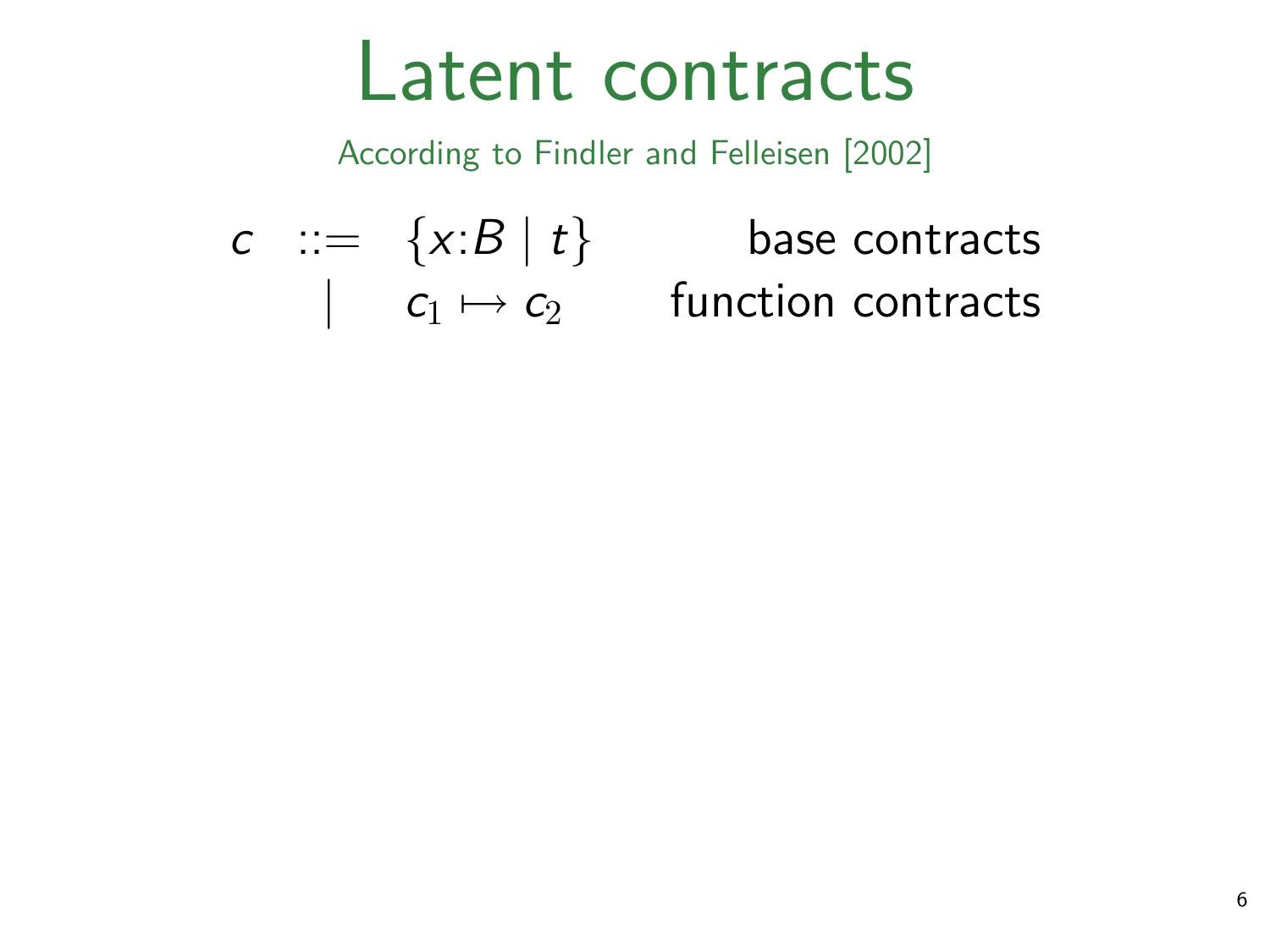#### Latent contracts

According to Findler and Felleisen [2002]

 $c$   $::=$   $\{x:B \mid t\}$  base contracts  $| \quad c_1 \mapsto c_2 \quad \quad \text{function contracts}$ 

$$
t \quad ::= \quad ... \quad | \quad \langle c \rangle^{l,l'}
$$

contract obligations *| ⇑*l blame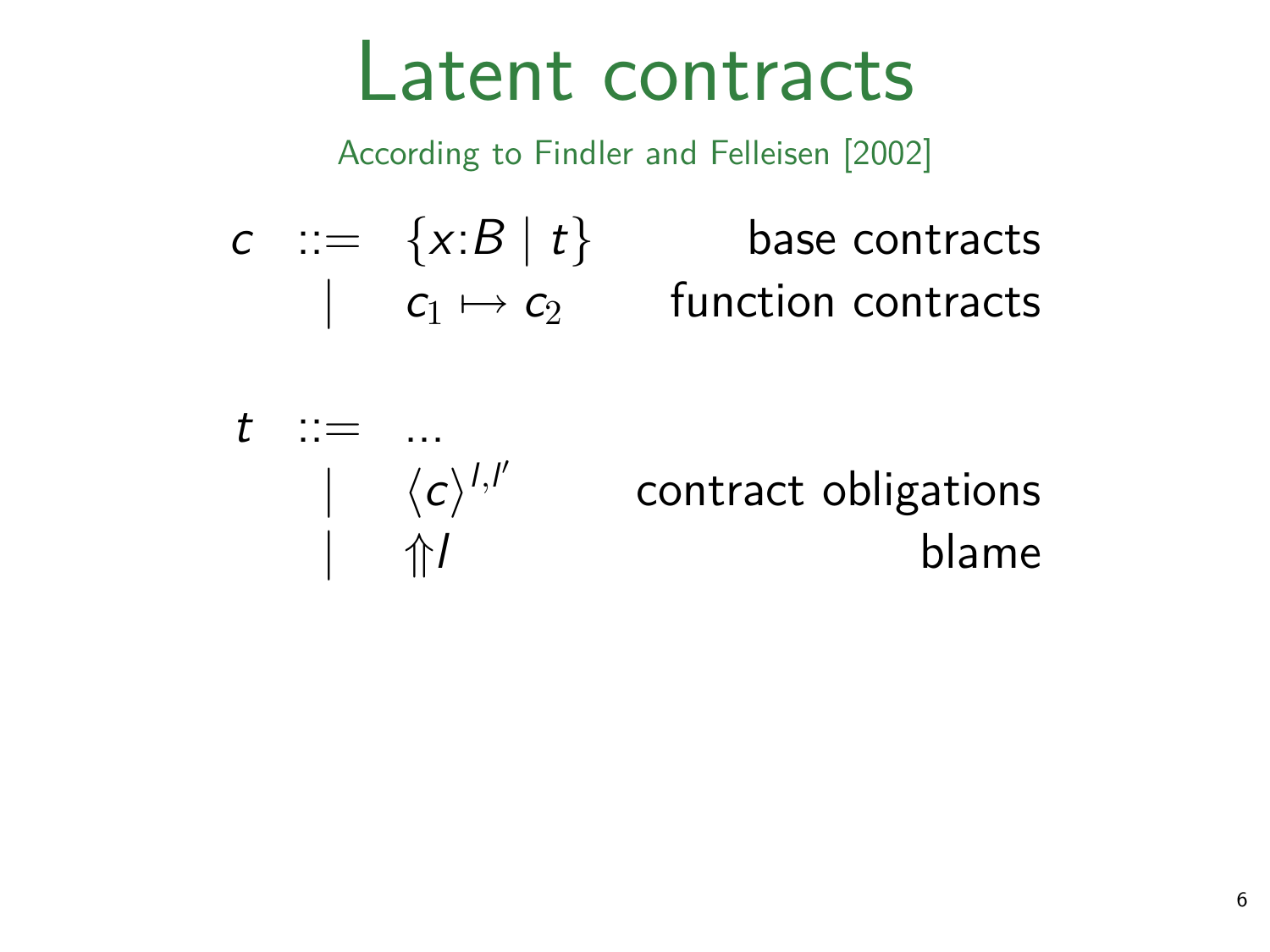#### Latent contracts

According to Findler and Felleisen [2002]

 $c$   $::=$   $\{x:B \mid t\}$  base contracts  $| \quad c_1 \mapsto c_2 \quad \quad \text{function contracts}$ 

$$
t ::= ... | \langle c \rangle^{l,l'} \n contract obligations | \Uparrow l
$$

Can't in general decide whether a function is, e.g. Pos *7→* Pos Instead, defer checking to runtime Check that argument, result satisfy contracts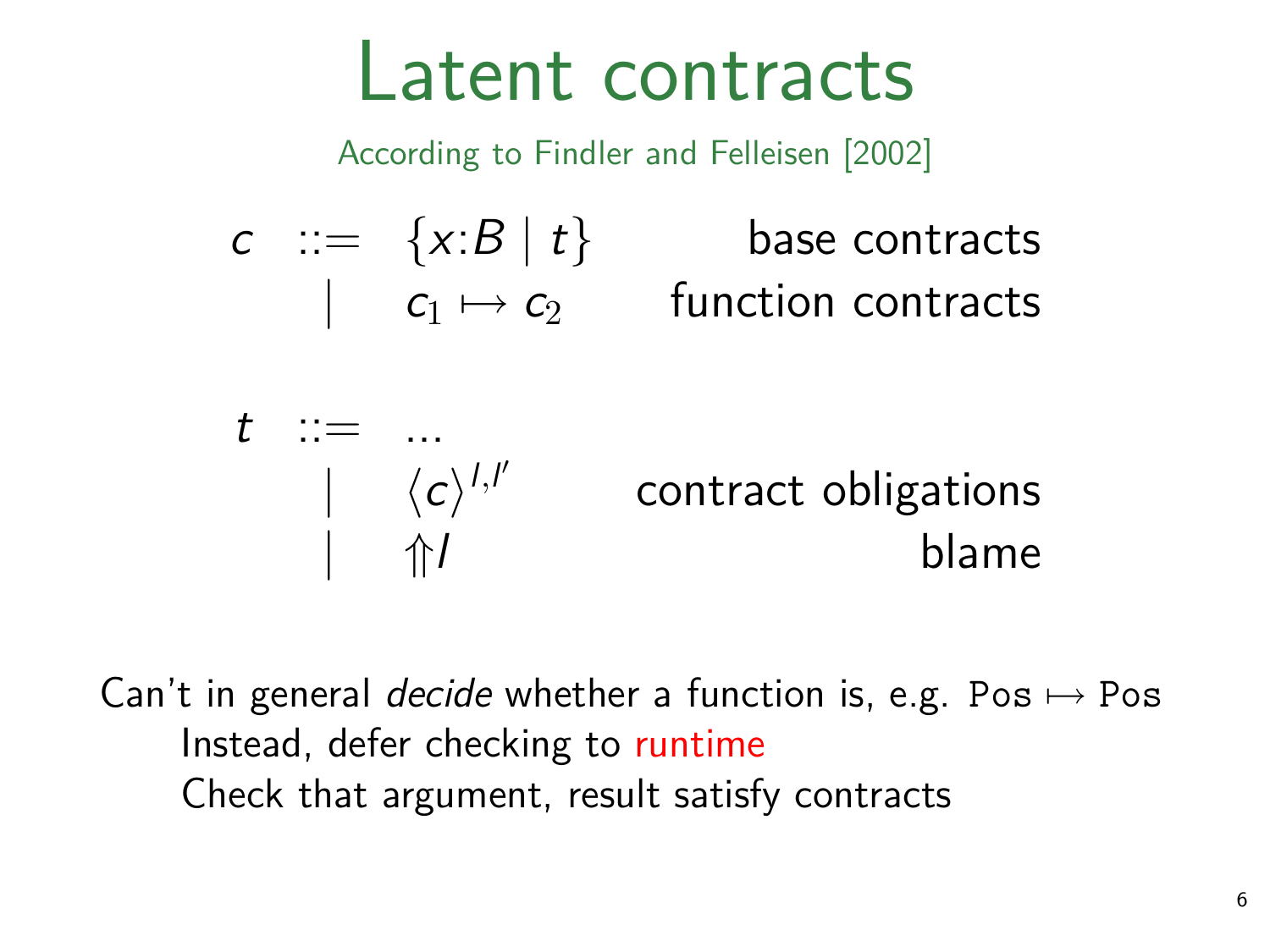### Higher-order contracts

Let Pos mean  $\{x:\ln t \mid x > 0\}$ 

$$
\frac{\langle \text{Pos} \rangle^{l,l'} \mathbf{1} \longrightarrow^* \mathbf{1}}{\langle \text{Pos} \rangle^{l,l'} \mathbf{0} \longrightarrow^* \mathsf{\hat{p}} l}
$$

$$
\begin{array}{ccc}(\langle \text{Pos} \mapsto \text{Pos} \rangle^{l_{\text{fun}},l_{\text{arg}}} \, \lambda x \text{:Int.} \ x) \, 1 & \longrightarrow^* & 1 \\ (\langle \text{Pos} \mapsto \text{Pos} \rangle^{l_{\text{fun}},l_{\text{arg}}} \, \lambda x \text{:Int.} \ x) \, 0 & \longrightarrow^* & \Uparrow_{\text{arg}} \\ (\langle \text{Pos} \mapsto \text{Pos} \rangle^{l_{\text{fun}},l_{\text{arg}}} \, \lambda x \text{:Int.} \ x - 1) \, 1 & \longrightarrow^* & \Uparrow_{\text{fun}} \end{array}
$$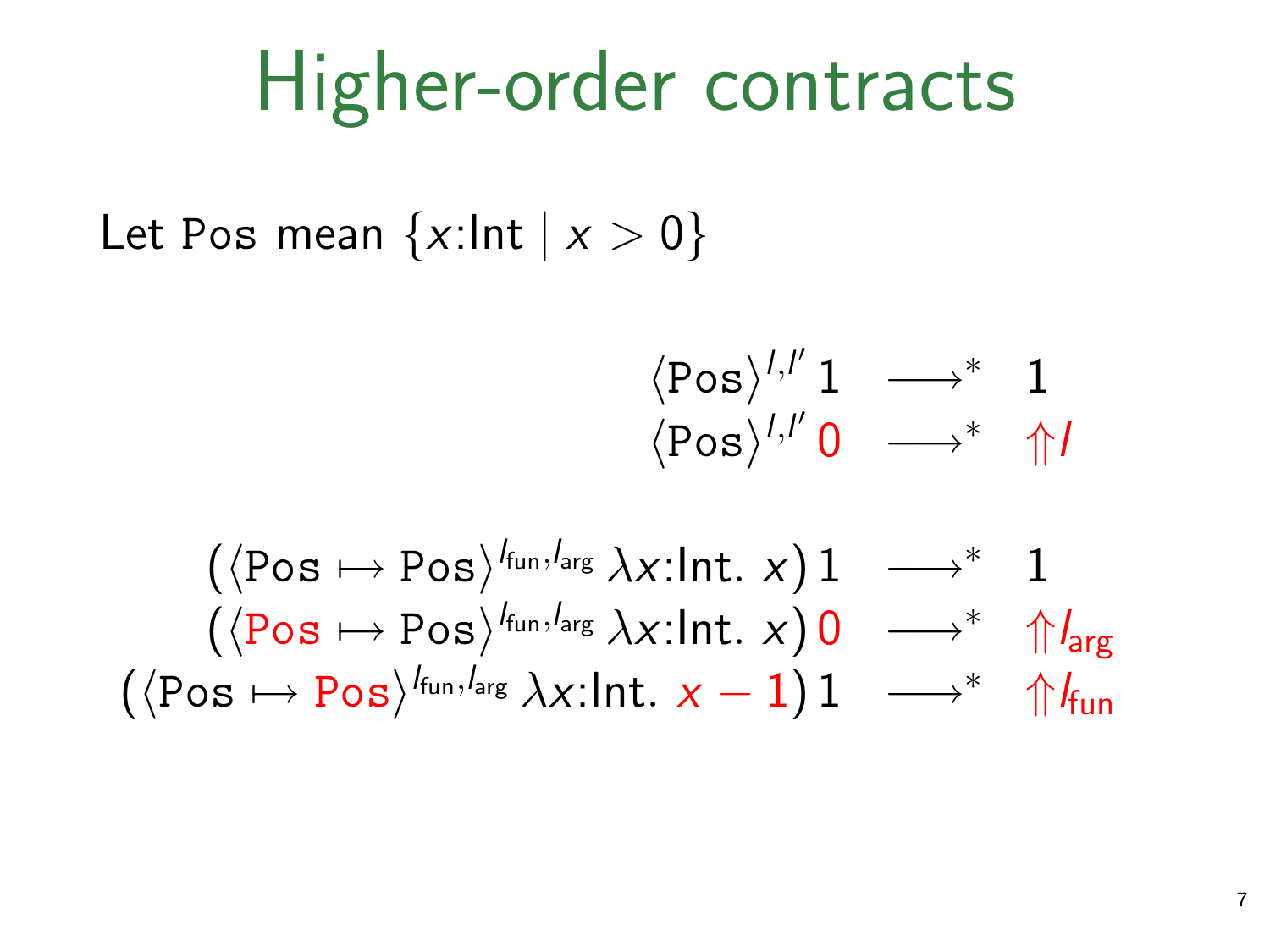#### Function contracts

 $\left(\langle \text{Pos} \mapsto \text{Pos} \rangle^{l_{\text{fun}}, l_{\text{arg}}} \lambda x \text{:Int. } x\right) 0 \longrightarrow$  $\langle \text{Pos} \rangle^{l_{\text{fun}},l_{\text{arg}}}\left(\left(\lambda x.\text{Int. } x\right)\left(\left\langle \text{Pos}\right.\right) \right)$  $\longrightarrow^*$  ↑  $\bigcap_{\text{arg}}$ *h*Pos*i* <sup>l</sup>fun*,*larg ((*λ*x:Int*.* x) *⇑*larg) *−→<sup>∗</sup> ⇑*larg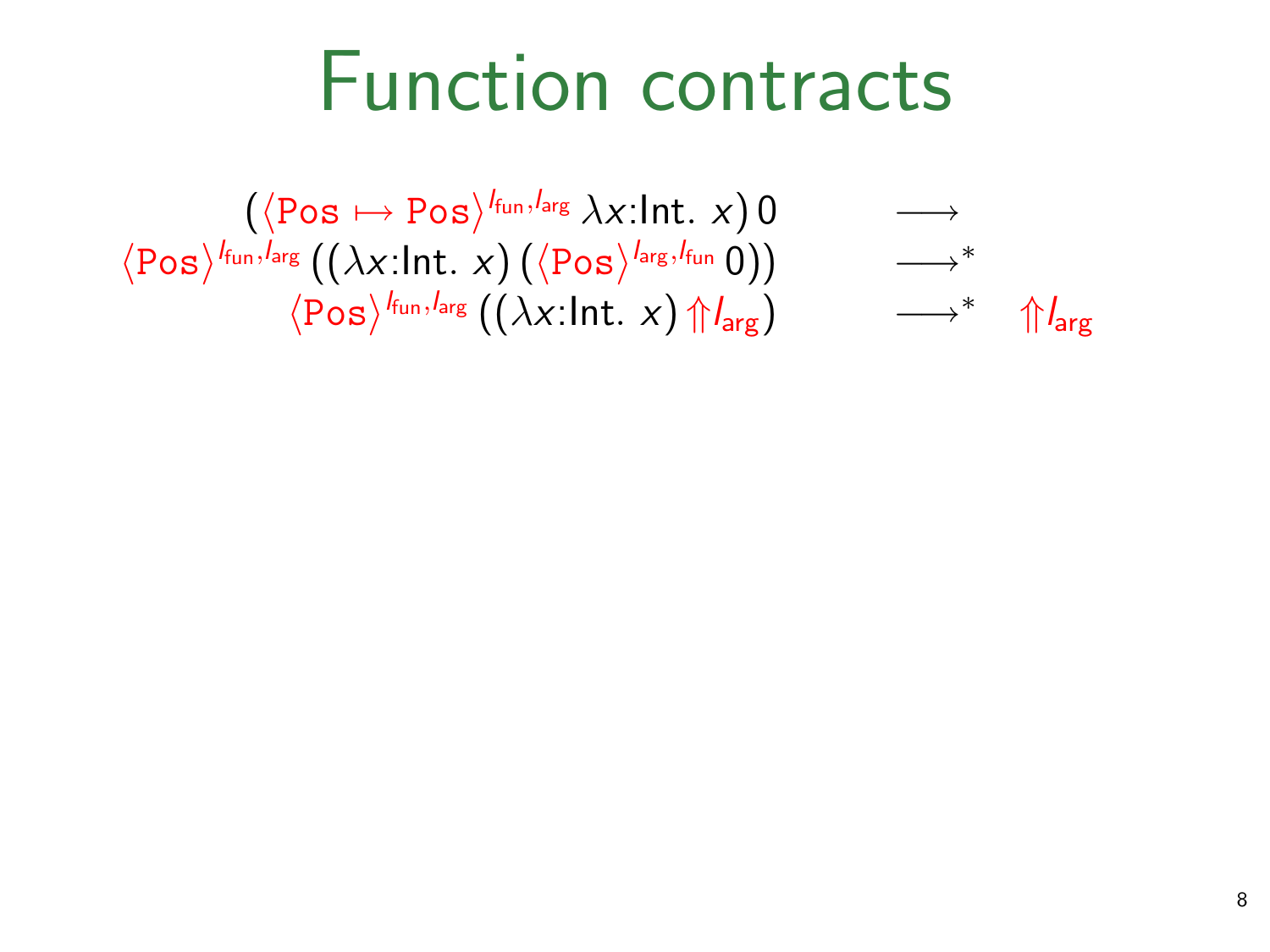### Function contracts

$$
\langle \n\begin{array}{ccc}\n(\langle \text{Pos} \mapsto \text{Pos}\rangle^{l_{\text{fun}},l_{\text{arg}}} \lambda x:\text{Int.} \ x)0 & \longrightarrow \\
\langle \text{Pos}\rangle^{l_{\text{fun}},l_{\text{arg}}} \big((\lambda x:\text{Int.} \ x)\big(\langle \text{Pos}\rangle^{l_{\text{arg}},l_{\text{fun}}}\ 0)\big) & \longrightarrow^* \\
\langle \text{Pos}\rangle^{l_{\text{fun}},l_{\text{arg}}} \big((\lambda x:\text{Int.} \ x)\ \Uparrow_{\text{arg}}\big) & \longrightarrow^* \\
(\langle \text{Pos} \mapsto \text{Pos}\rangle^{l_{\text{fun}},l_{\text{arg}}} \ \lambda x:\text{Int.} \ x-1)1 & \longrightarrow \\
\langle \text{Pos}\rangle^{l_{\text{fun}},l_{\text{arg}}} \big((\lambda x:\text{Int.} \ x-1)\big(\langle \text{Pos}\rangle^{l_{\text{arg}},l_{\text{fun}}}\ 1)\big) & \longrightarrow^* \\
\langle \text{Pos}\rangle^{l_{\text{fun}},l_{\text{arg}}} \big((\lambda x:\text{Int.} \ x-1)1\big) & \longrightarrow^* \\
\langle \text{Pos}\rangle^{l_{\text{fun}},l_{\text{arg}}} 0 & \longrightarrow^* \ \Uparrow_{\text{fun}}\n\end{array}
$$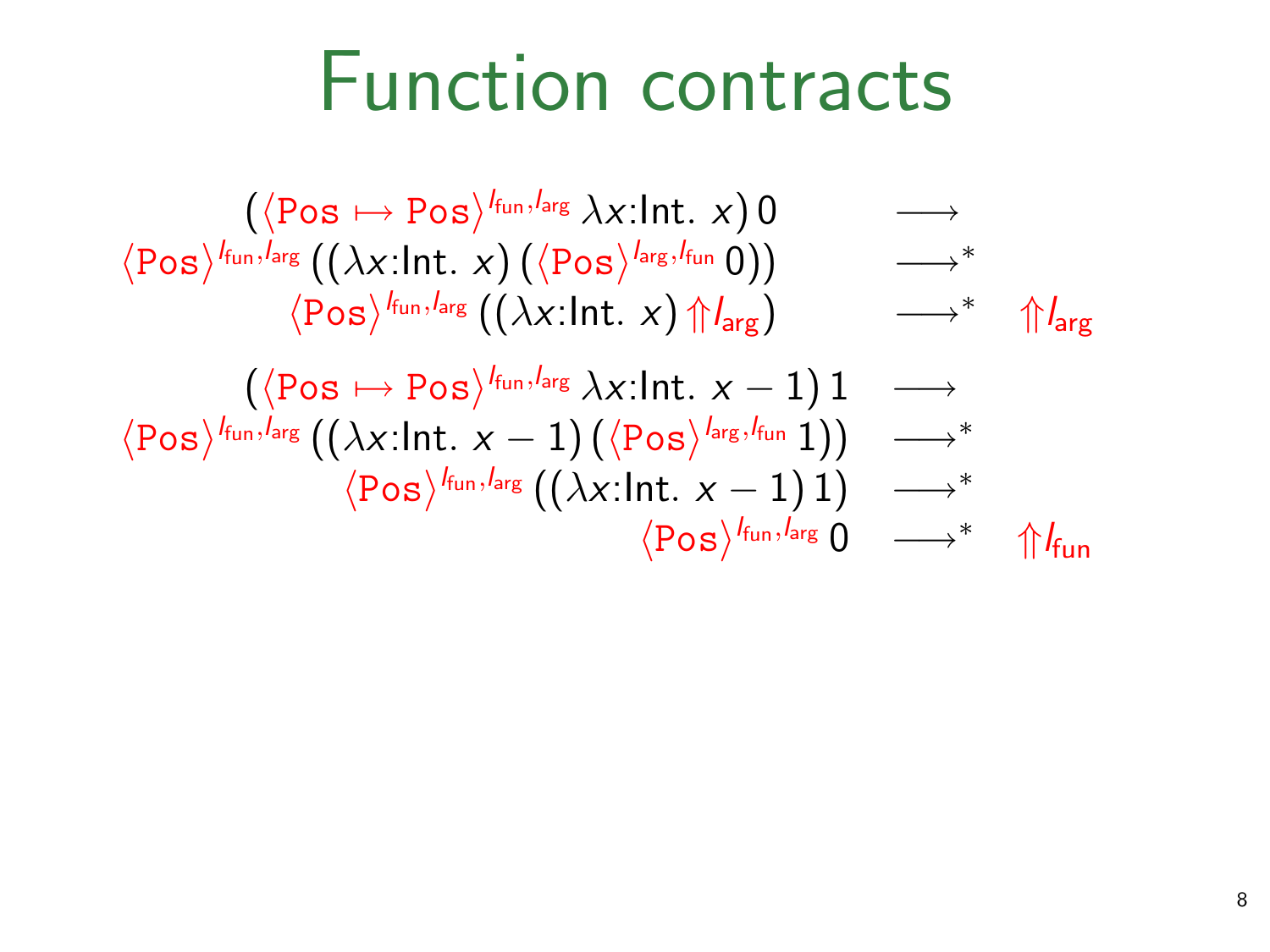#### Function contracts

$$
\langle \hspace{-0.2cm} \begin{array}{ccc} &(\langle \hspace{-0.2cm} \text{Pos}\rangle^{k_{\text{un}},l_{\text{arg}}}\, \lambda x{:}\text{Int.}\ x)\ 0 &\longrightarrow \\ &\langle \hspace{-0.2cm} \text{Pos}\rangle^{k_{\text{un}},l_{\text{arg}}} \left(\left(\lambda x{:}\text{Int.}\ x\right)\left(\langle \hspace{-0.2cm} \text{Pos}\rangle^{l_{\text{arg}},l_{\text{fun}}}\ 0\right)\right) &\longrightarrow^* \\ &\quad \langle \hspace{-0.2cm} \text{Pos}\rangle^{k_{\text{un}},l_{\text{arg}}}\left(\left(\lambda x{:}\text{Int.}\ x\right)\Uparrow l_{\text{arg}}\right) &\longrightarrow^* \quad \Uparrow l_{\text{arg}} \\ &\quad \left(\langle \hspace{-0.2cm} \text{Pos}\ \mapsto\ \hspace{-0.2cm} \text{Pos}\rangle^{k_{\text{un}},l_{\text{arg}}}\ \lambda x{:}\text{Int.}\ x-1\right)1 &\longrightarrow \\ &\quad \langle \hspace{-0.2cm} \text{Pos}\rangle^{k_{\text{un}},l_{\text{arg}}}\left(\left(\lambda x{:}\text{Int.}\ x-1\right)\left(\langle \hspace{-0.2cm} \text{Pos}\rangle^{l_{\text{arg}},l_{\text{fun}}}\ 1\right)\right) &\longrightarrow^* \\ &\quad \langle \hspace{-0.2cm} \text{Pos}\rangle^{k_{\text{un}},l_{\text{arg}}}\left(\left(\lambda x{:}\text{Int.}\ x-1\right)1\right) &\longrightarrow^* \\ &\quad \langle \hspace{-0.2cm} \text{Pos}\ \rangle^{k_{\text{un}},l_{\text{arg}}}\ 0 &\longrightarrow^* \quad \Uparrow l_{\text{fun}} \end{array}
$$

Function contract obligations  $\left(\langle \mathsf{c}_1 \mapsto \mathsf{c}_2 \rangle^{l,l'}\, \mathsf{v}_1\right) \mathsf{v}_2 \longrightarrow \langle \mathsf{c}_2 \rangle^{l,l'}\, \big(\mathsf{v}_1\left(\langle \mathsf{c}_1 \rangle^{l',l}\, \mathsf{v}_2\right)\big)$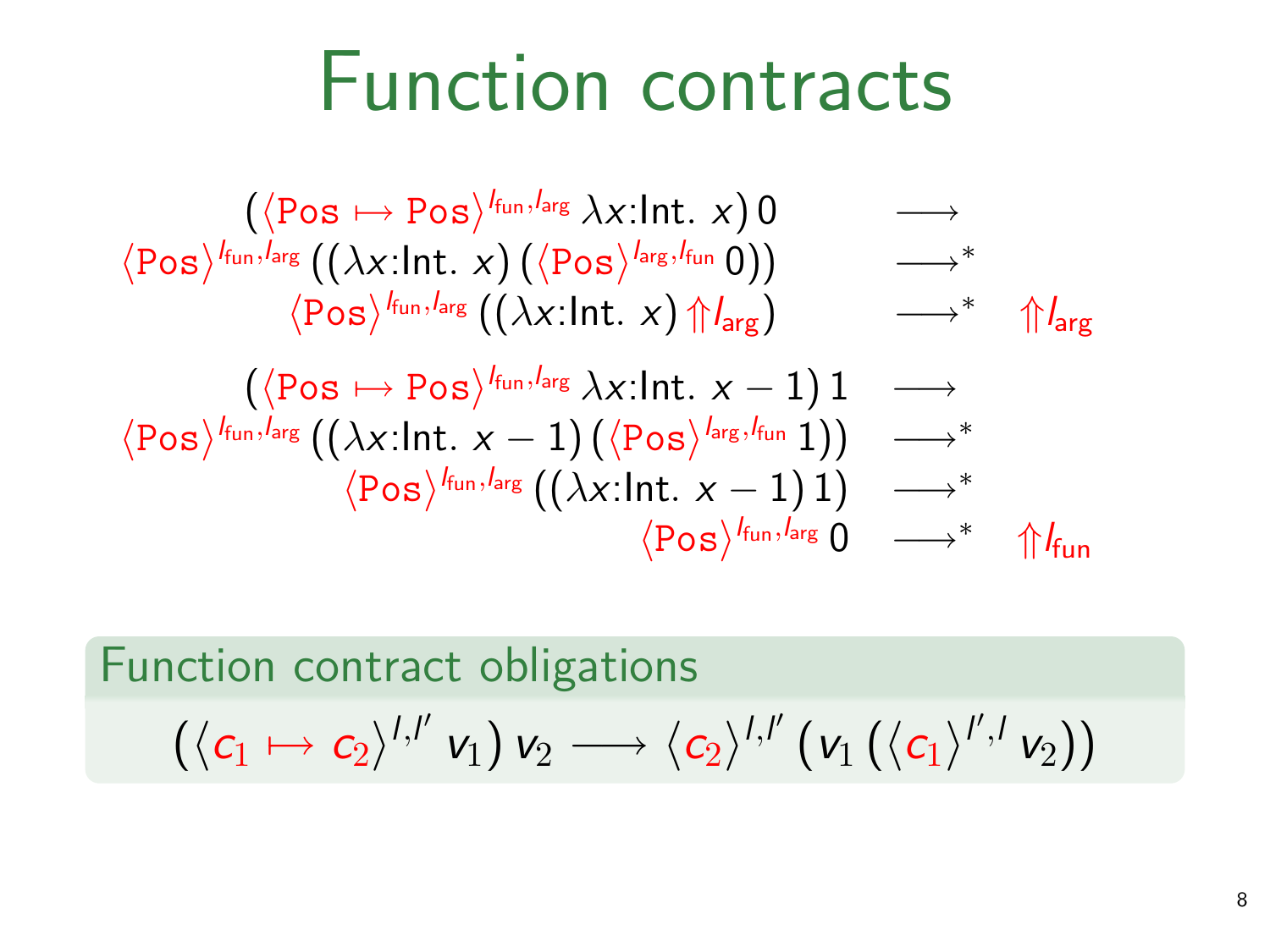## **Dependency**

Nondependent

$$
\left(\langle c_1 \mapsto c_2 \rangle^{l,l'} \, \mathsf{v}_1\right) \mathsf{v}_2 \longrightarrow \langle c_2 \rangle^{l,l'} \left(\mathsf{v}_1\left(\langle c_1 \rangle^{l',l} \, \mathsf{v}_2\right)\right)
$$

## Dependent  $\left(\langle x{:}c_1 \mapsto c_2 \rangle^{l,l'}\ \mathsf{v}_1\right) \mathsf{v}_2$  $\langle c_2\{x:=\mathsf{v}_2\}\rangle^{l,l'}\left(\mathsf{v}_1\left(\langle c_1 \rangle^{l',l} \, \mathsf{v}_2\right)\right)$ lax picky  $\langle c_2 \{x := \langle c_1 \rangle^{l',l} v_2 \} \rangle^{l,l'} \left( v_1 \left( \langle c_1 \rangle^{l',l} v_2 \right) \right)$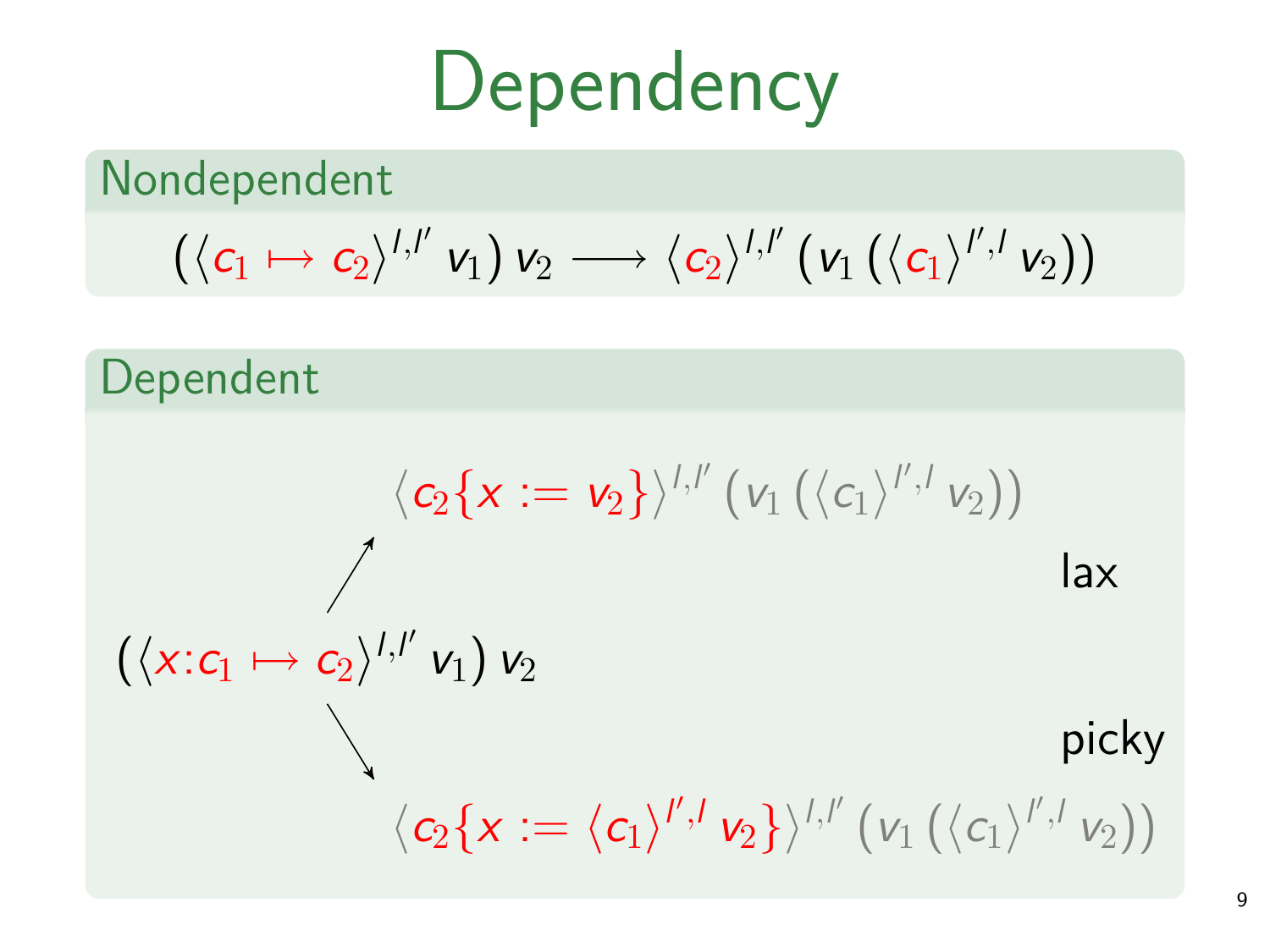#### **Dependency**  $f n = \langle g : (\text{Pos} \mapsto \text{Pos}) \mapsto \{z : \text{Int} \mid z = g \: 0\} \rangle^{\mathit{l_f, l_g}}$  $(\lambda g: (\text{Int} \rightarrow \text{Int}), g \neq n)$  $(f 1)$   $\lambda$ x:Int. 1

#### $(\langle \textit{g} \colon \! (\texttt{Pos} \mapsto \texttt{Pos}) \mapsto \{\textit{z} \colon \! \texttt{Int} \mid \textit{z} = \textit{g} \: 0\} \rangle^{\mathit{h}}$ *,*l<sup>g</sup> g := ?  $(\lambda g: (\text{Int} \rightarrow \text{Int}), g 1)) \lambda x: \text{Int}.$  1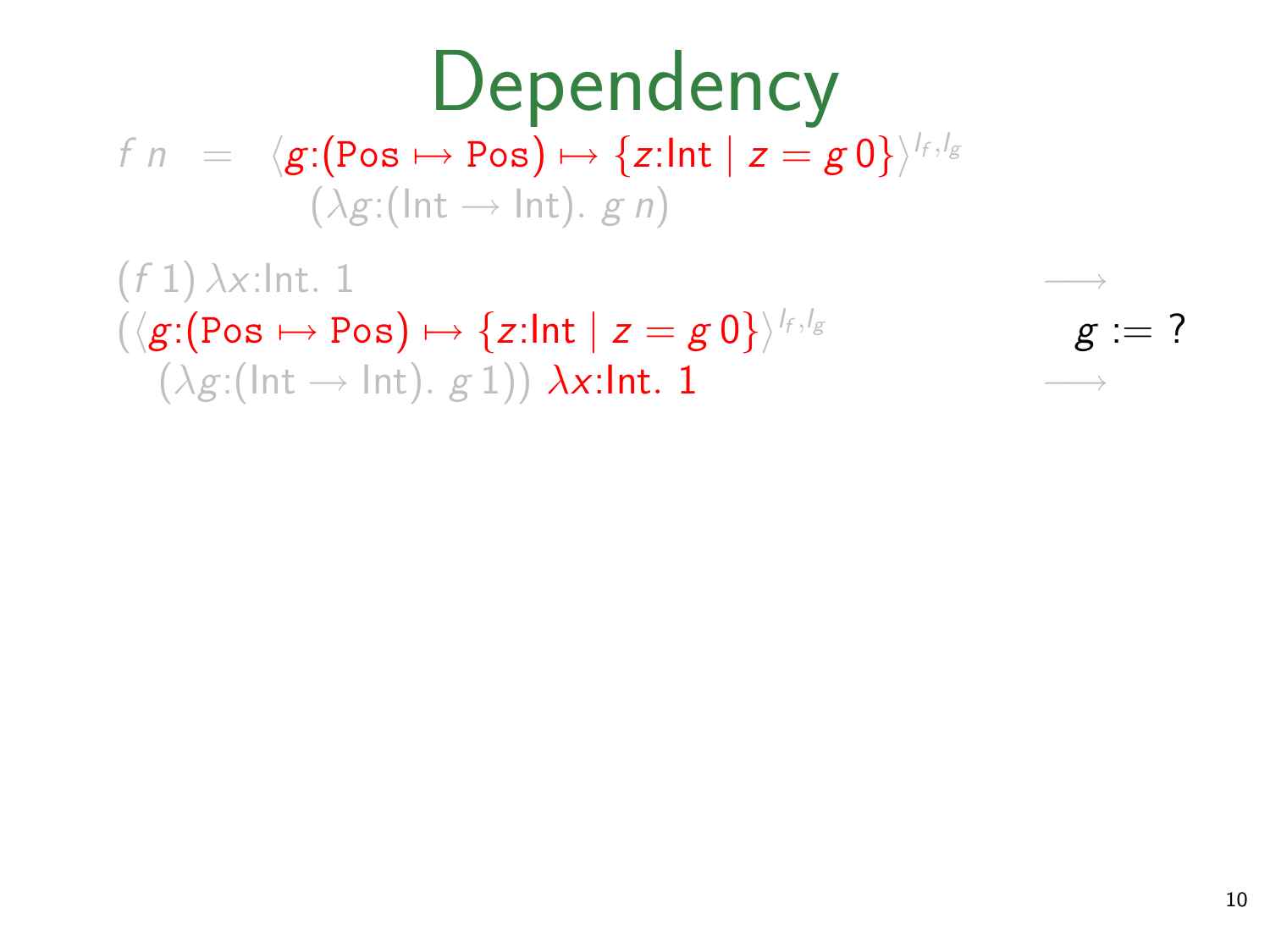# **Dependency**

 $f n = \langle g : (\text{Pos} \mapsto \text{Pos}) \mapsto \{z : \text{Int} \mid z = g \: 0\} \rangle^{\mathit{l_f, l_g}}$  $(\lambda g: (\text{Int} \rightarrow \text{Int}), g \neq n)$ 

 $(f 1)$   $\lambda$ x:Int. 1  $(\langle \textit{g} \colon \! (\texttt{Pos} \mapsto \texttt{Pos}) \mapsto \{\textit{z} \colon \! \texttt{Int} \mid \textit{z} = \textit{g} \: 0\} \rangle^{\mathit{h}}$  $g := ?$  $(\lambda g: (\text{Int} \rightarrow \text{Int}), g 1)) \lambda x: \text{Int}.$  1

 $\langle \{z:\mathsf{Int} \mid z = (\lambda x:\mathsf{Int. 1})\,0\} \rangle^{l_f, l_g}$ lax  $((\lambda g ! \mathsf{Int} \rightarrow \mathsf{Int} .~ g~1) \left( \langle \mathsf{Pos} \mapsto \mathsf{Pos} \rangle^{l_g, l_f} \lambda \mathsf{x}{:} \mathsf{Int} .~1) \right) \quad \longrightarrow^* 1$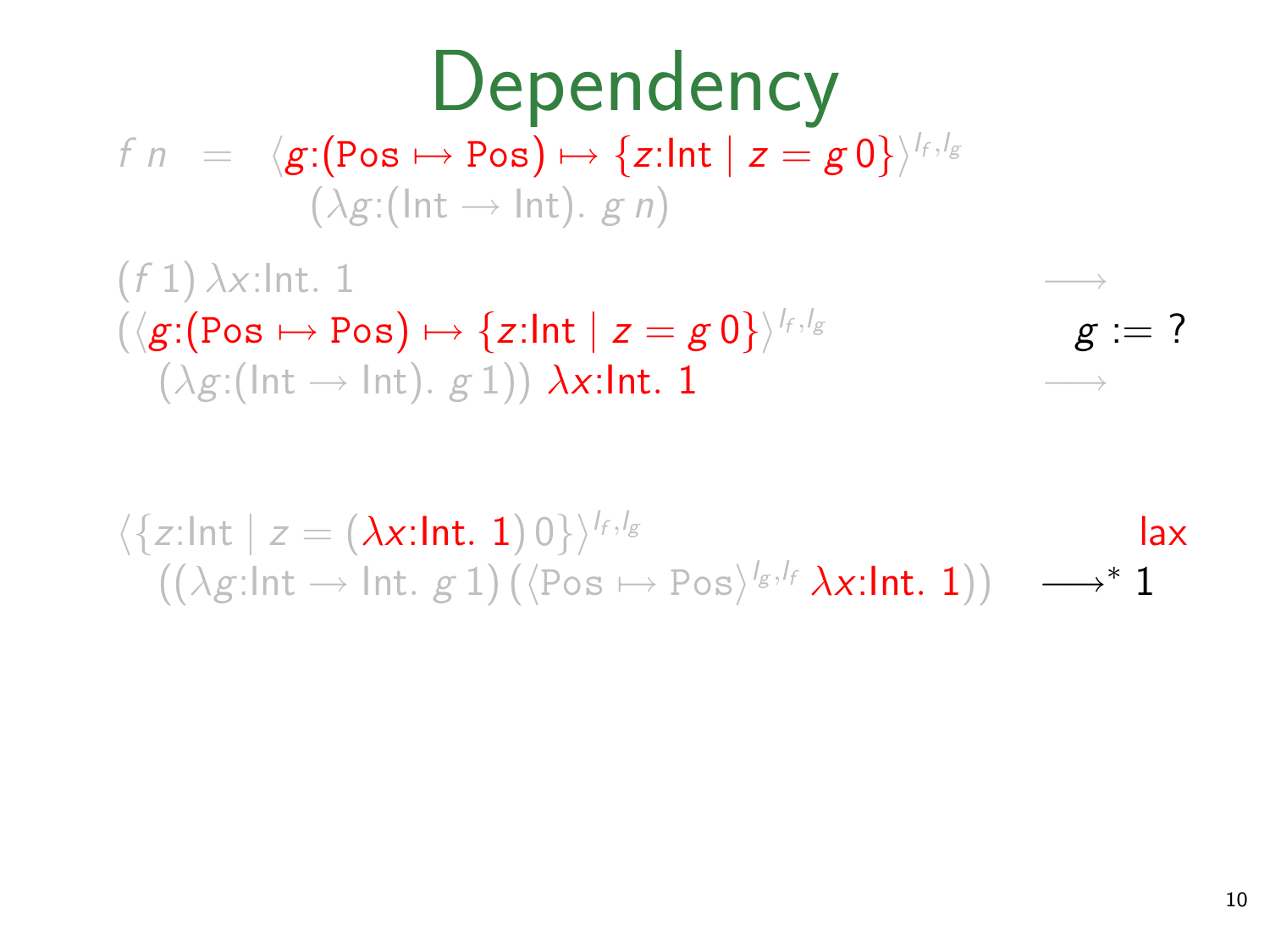# **Dependency**

 $f n = \langle g : (\text{Pos} \mapsto \text{Pos}) \mapsto \{z : \text{Int} \mid z = g \: 0\} \rangle^{\mathit{l_f, l_g}}$  $(\lambda g: (\text{Int} \rightarrow \text{Int}), g \neq n)$ 

 $(f 1)$   $\lambda$ x:Int. 1  $(\langle \textit{g} \colon \! (\texttt{Pos} \mapsto \texttt{Pos}) \mapsto \{\textit{z} \colon \! \texttt{Int} \mid \textit{z} = \textit{g} \: 0\} \rangle^{\mathit{h}}$ *,*l<sup>g</sup> g := ?  $(\lambda g: (\text{Int} \rightarrow \text{Int}), g 1)) \lambda x: \text{Int}.$  1

$$
\langle \{z:\text{Int} \mid z = (\lambda x:\text{Int. 1}) 0\} \rangle^{l_f, l_g} \qquad \text{law} \qquad (\lambda g:\text{Int.} \rightarrow \text{Int. } g \text{ 1}) (\langle \text{Pos} \mapsto \text{Pos} \rangle^{l_g, l_f} \lambda x:\text{Int. 1}) \rangle \longrightarrow^* \mathbf{1}
$$

$$
\langle \{z:\ln t \mid z = (\langle \text{Pos} \mapsto \text{Pos} \rangle^{l_g, l_f} \lambda x:\ln t. 1) 0 \} \rangle^{l_f, l_g} \qquad \text{picky} \\ ((\lambda g:\ln t \to \ln t. g 1) (\langle \text{Pos} \mapsto \text{Pos} \rangle^{l_g, l_f} \lambda x:\ln t. 1)) \qquad \longrightarrow^* \Uparrow l_f
$$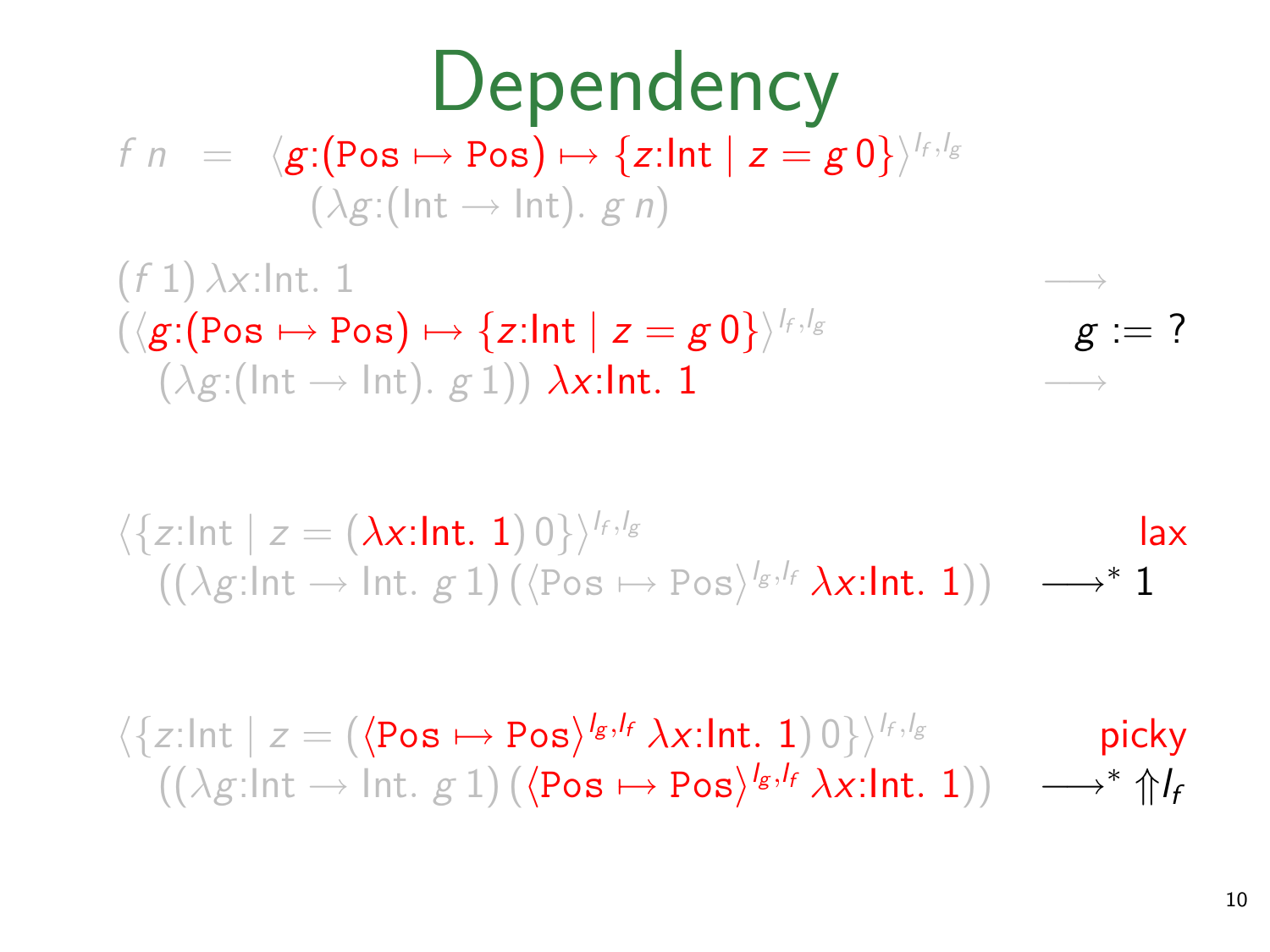### Abusive contracts

#### An abusive contract

$$
g:(\text{Pos}\mapsto \text{Pos})\mapsto \{z:\text{Int}\mid z=g\,0\}
$$

#### Picky checking detects abusive contracts Lax checking doesn't

Only higher-order contracts can be abusive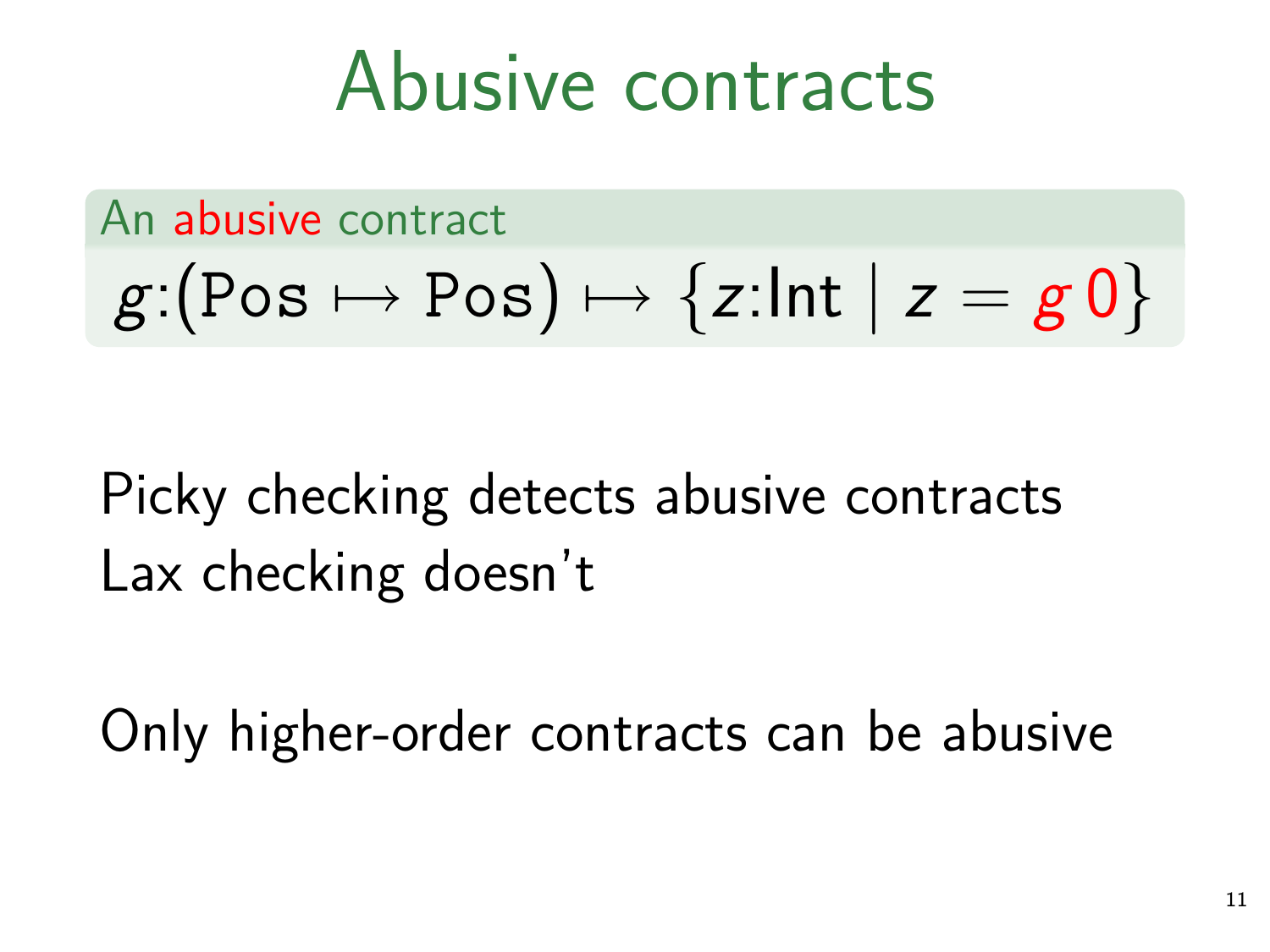## Contracts, made manifest

Based on Flanagan [2006]

#### $Contracts = Types$

 $S$   $\;\;:=\;\;\{x{:}B\mid s\}$  refinements of base type  $| \quad x{:}S_1 \rightarrow S_2 \qquad \qquad \text{function contracts}$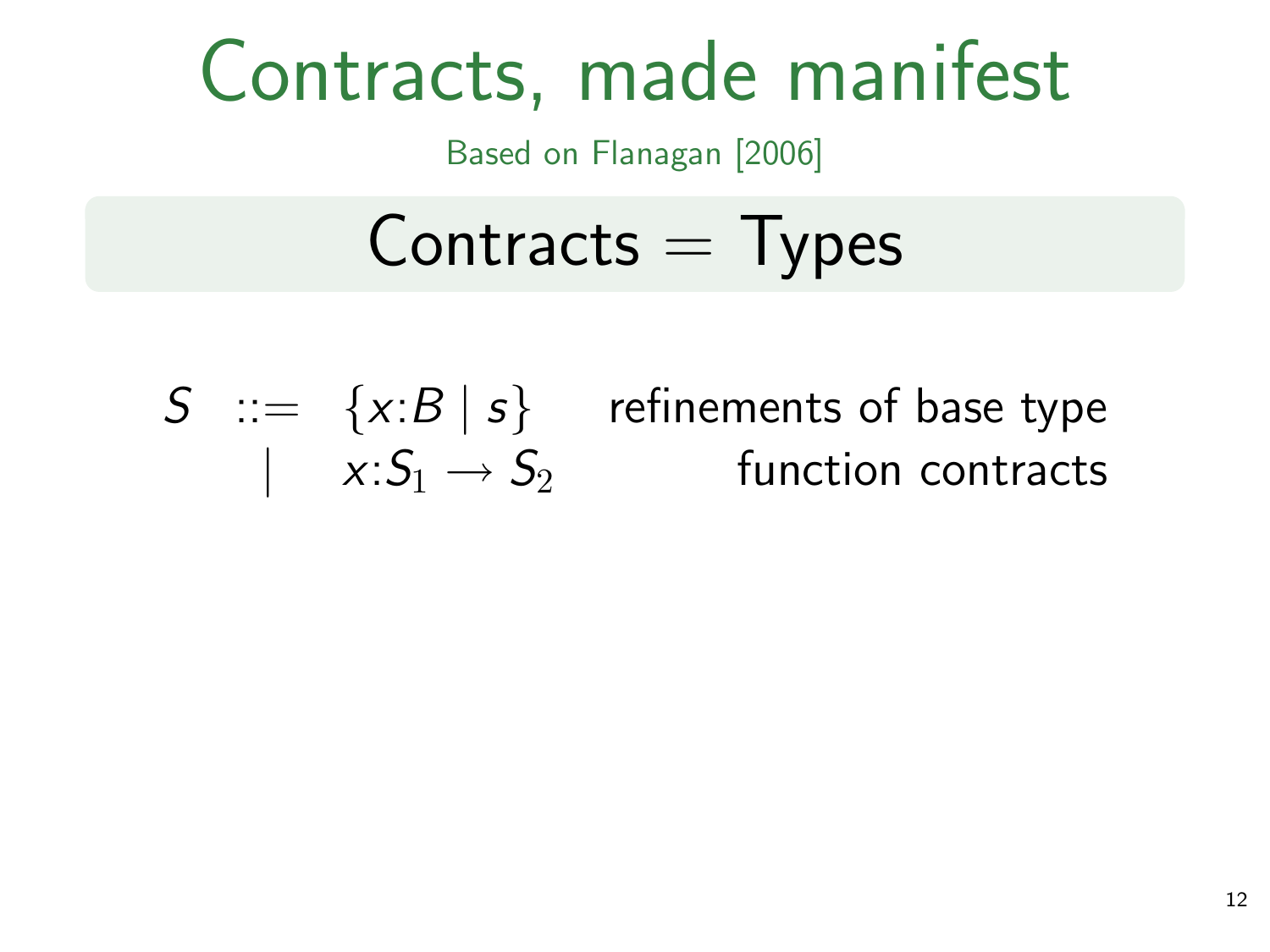## Contracts, made manifest

Based on Flanagan [2006]

#### $Contracts = Types$

 $S$   $\;\;:=\;\;\{x{:}B\mid s\}$  refinements of base type  $| \quad x{:}S_1 \rightarrow S_2 \qquad \qquad \text{function contracts}$ 

$$
\begin{array}{ccc}\ns & \cdots & \cdots \\
 & | & \langle S_1 \Rightarrow S_2 \rangle' \\
 & | & \Uparrow I\n\end{array}
$$

casts *| ⇑*l blame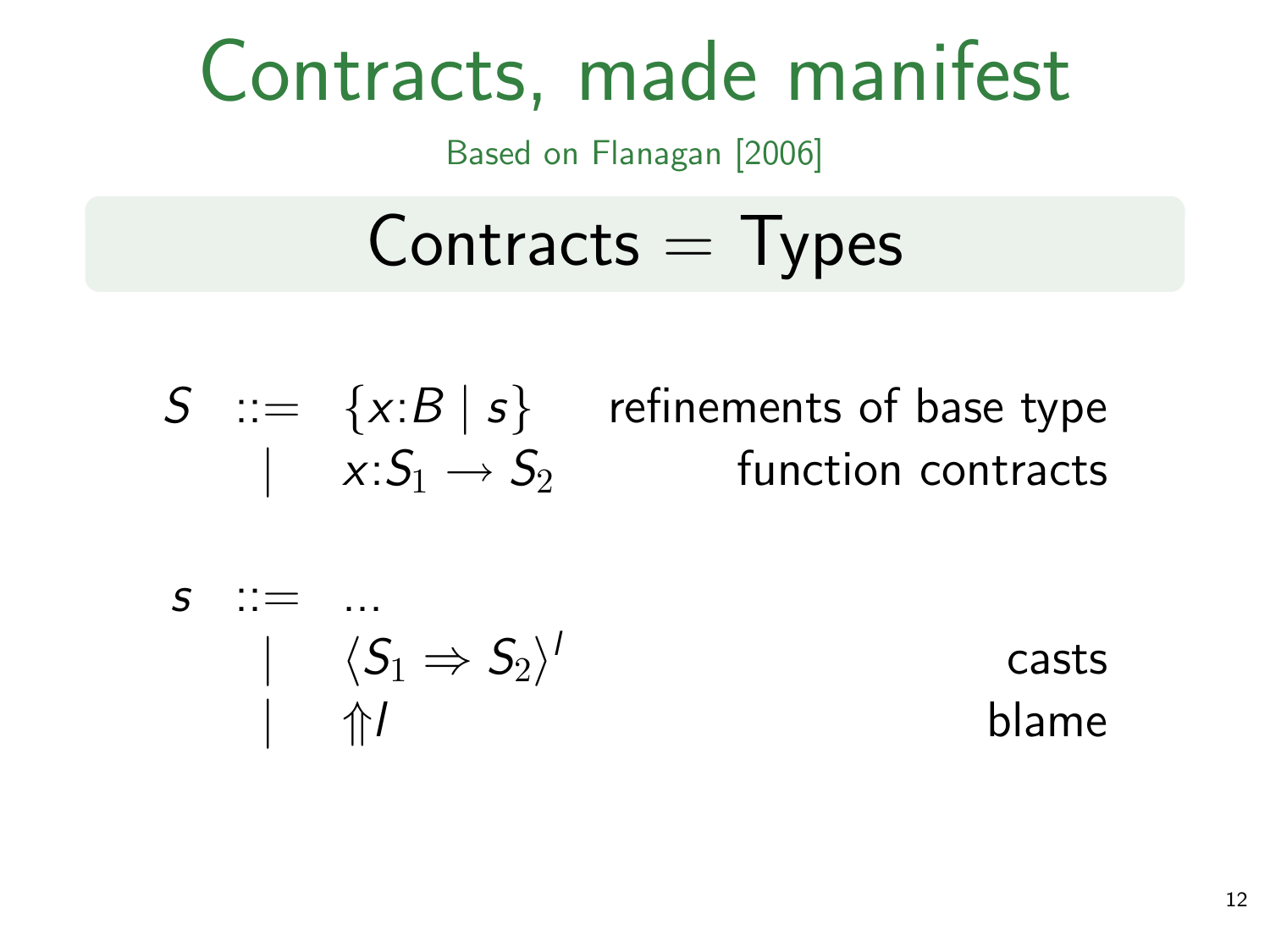## Contracts, made manifest

Based on Flanagan [2006]

### $Contracts = Types$

Unfold function casts contravariantly; semi-picky Choice forced by the type system

Complicated metatheory Particularly in dependent case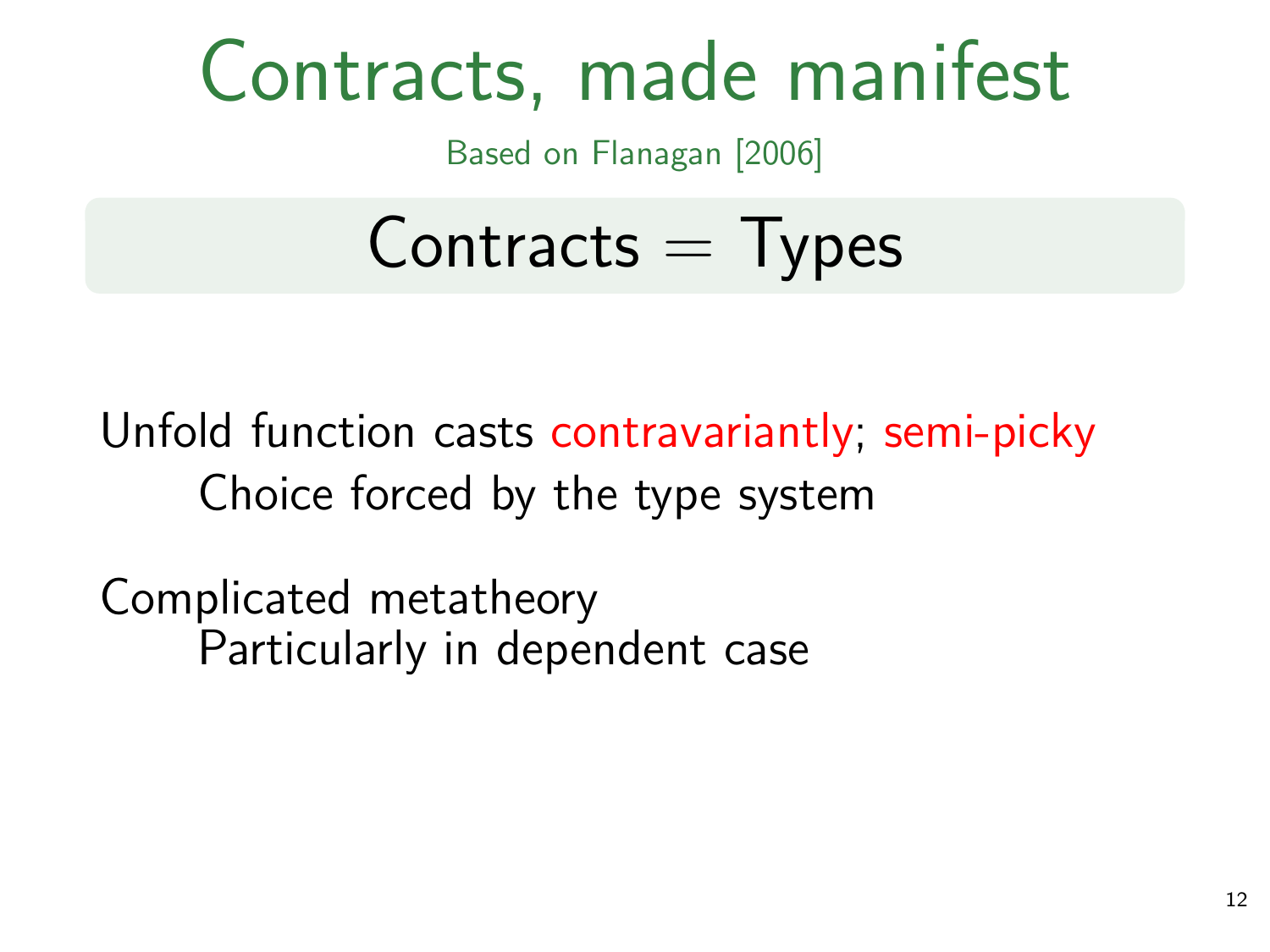## Our question

# Does the distinction between latent and manifest matter?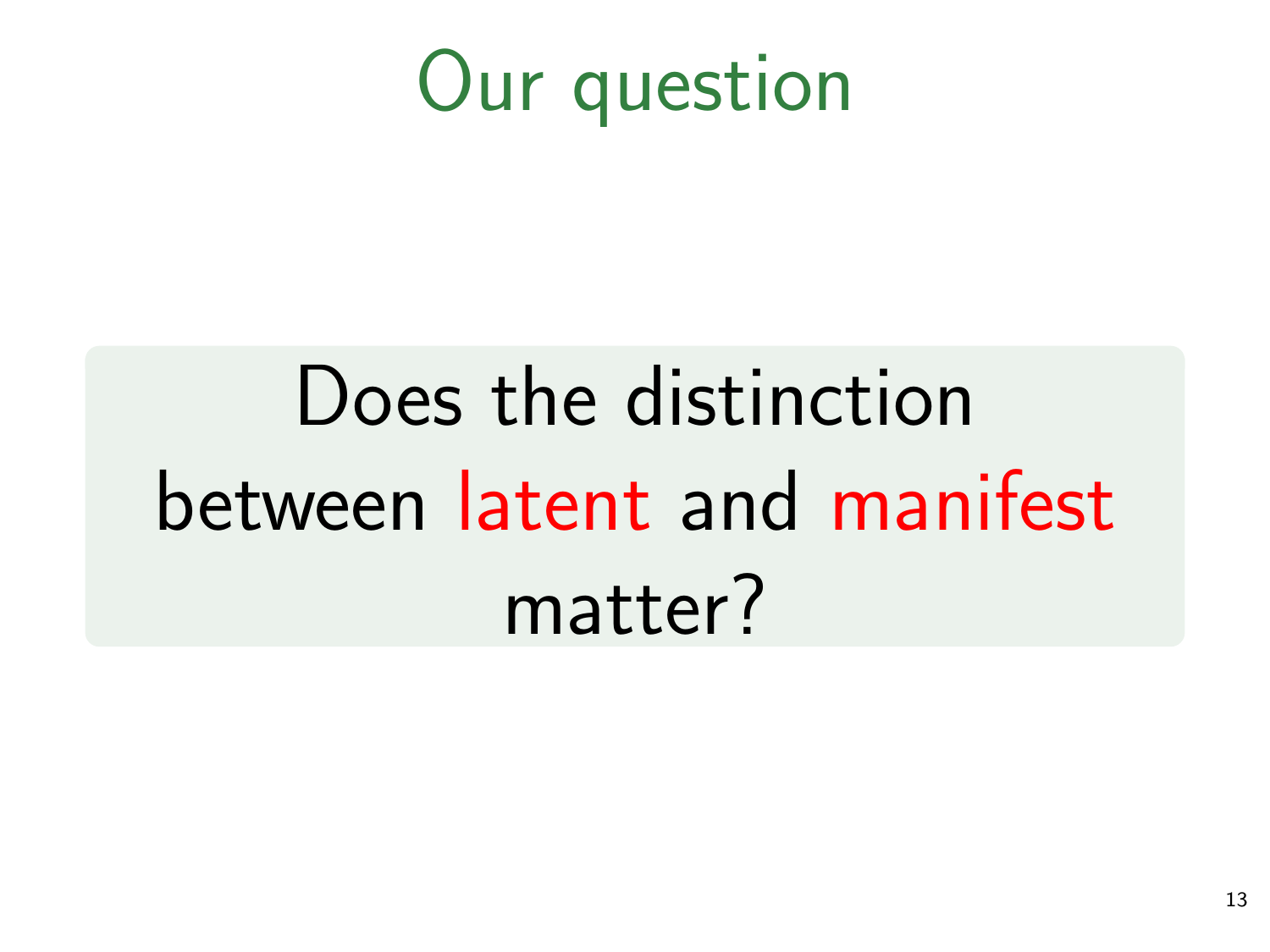## Our Work

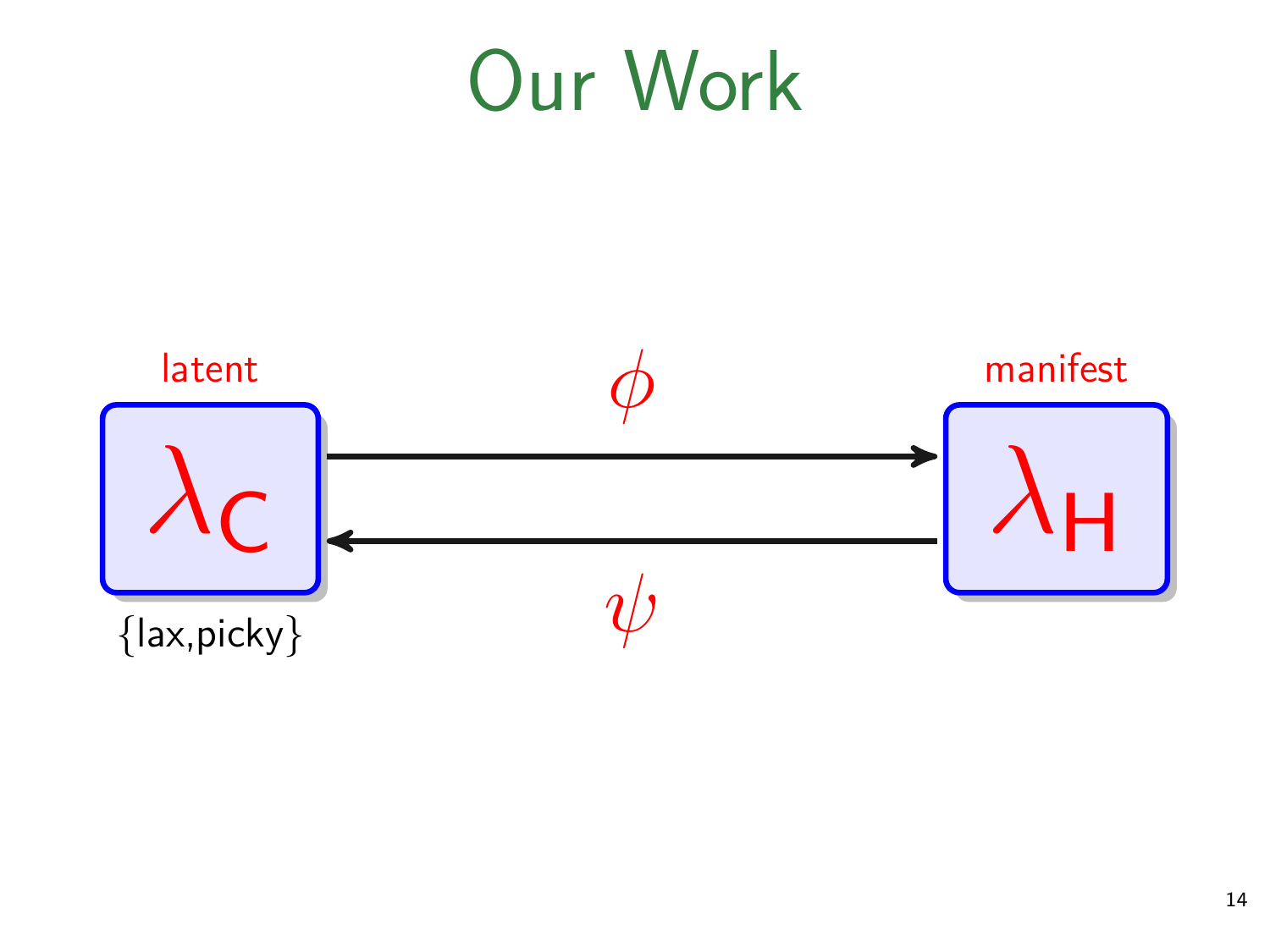# Comparing latent calculi

#### Latent calculi

|            | FF <sub>02</sub> | BM06                   | HJL06 | GF07 $\lambda_c$ | our $\lambda_{\text{C}}$ |
|------------|------------------|------------------------|-------|------------------|--------------------------|
| dependency | lax              |                        | picky | $\times$         | $\checkmark$ either      |
| eval order | CBV              | CBV                    | lazy  | CBV              | CBV                      |
| blame      | ⇑┃               | $\Uparrow$ / or $\bot$ | 介     | ⇑┃               | 11 I                     |
| checking   | if               | active                 |       |                  | active                   |
| typing     |                  | n/a                    |       |                  |                          |
| arb. con.  |                  |                        |       |                  |                          |

#### Legend

| dependency |
|------------|
| blame      |
| checking   |
| typing     |
| arb. con.  |

blame failures indicated? BI<br>How are refinements checked? HJ Frame refinements checked? HJ<br>Type system well-defined? G Type system well-defined? Arbitrary user-defined contracts?

| Dependent function contracts? | FF02             | Findler and Felleisen [2002]   |
|-------------------------------|------------------|--------------------------------|
| How are failures indicated?   | BM06             | Blume and McAllester [2006]    |
| How are refinements checked?  | HJL06            | Hinze, Jeuring, and Löh [2006] |
| Type system well-defined?     | GF <sub>07</sub> | Gronski and Flanagan [2007]    |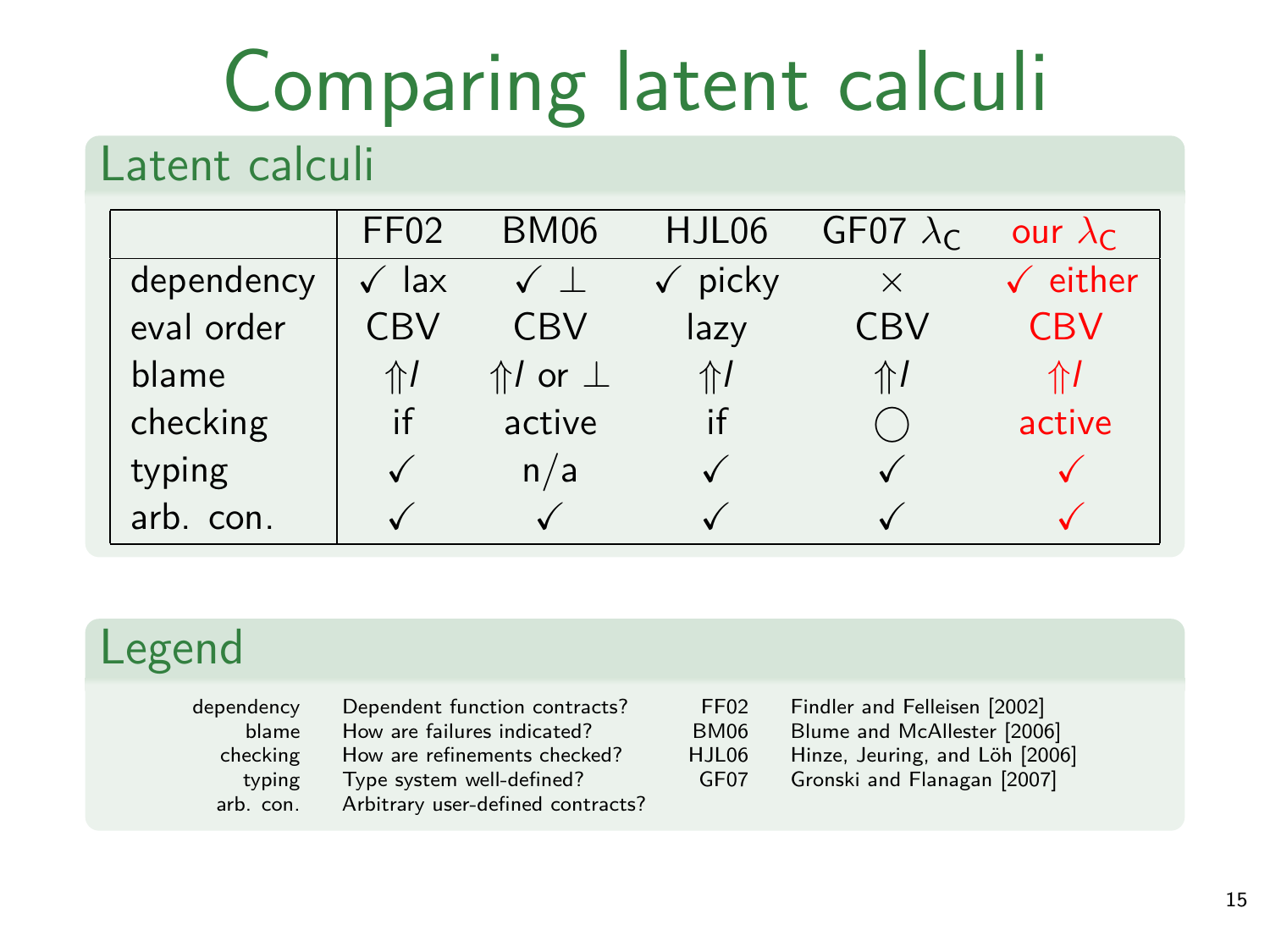# Comparing manifest calculi

#### Manifest calculi

|            | OTMW04 |              | F06 GF07 $\lambda$ <sub>H</sub> KF09 WF09 our $\lambda$ <sub>H</sub> |              |            |                      |
|------------|--------|--------------|----------------------------------------------------------------------|--------------|------------|----------------------|
| dependency |        |              |                                                                      |              |            |                      |
| eval order | `RV    | <b>NDCBN</b> | CBV                                                                  | full $\beta$ | <b>CBV</b> | CBV                  |
| blame      |        | stuck        | $\Uparrow$                                                           | stuck        | 介          |                      |
| checking   |        |              |                                                                      |              |            | active active active |
| typing     |        | $\times$     | $\times$                                                             |              |            |                      |
| arb. con.  |        |              |                                                                      |              |            |                      |

#### Legend

| dependency | Dependent function contracts?     | OTMW04          | Ou, Tan, Mandelbaum, and Walker [2004] |
|------------|-----------------------------------|-----------------|----------------------------------------|
| blame      | How are failures indicated?       | F <sub>06</sub> | Flanagan [2006]                        |
| checking   | How are refinements checked?      | GF07            | Gronski and Flanagan [2007]            |
| typing     | Type system well-defined?         | KF09            | Knowles and Flanagan [2009]            |
| arb. con.  | Arbitrary user-defined contracts? | <b>WF09</b>     | Wadler and Findler [2009]              |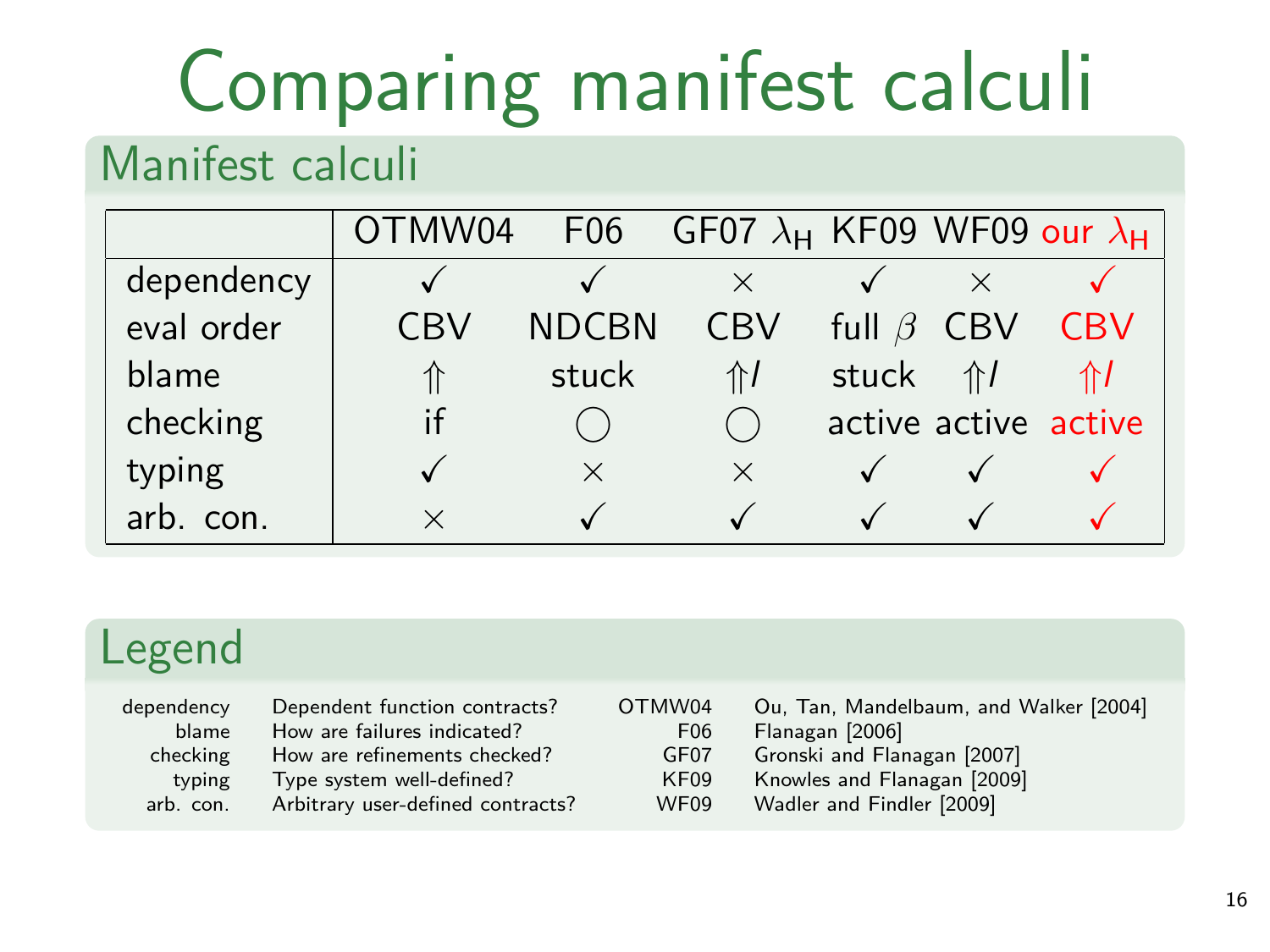### Our answer



Inexactitude due to treatment of abusive contracts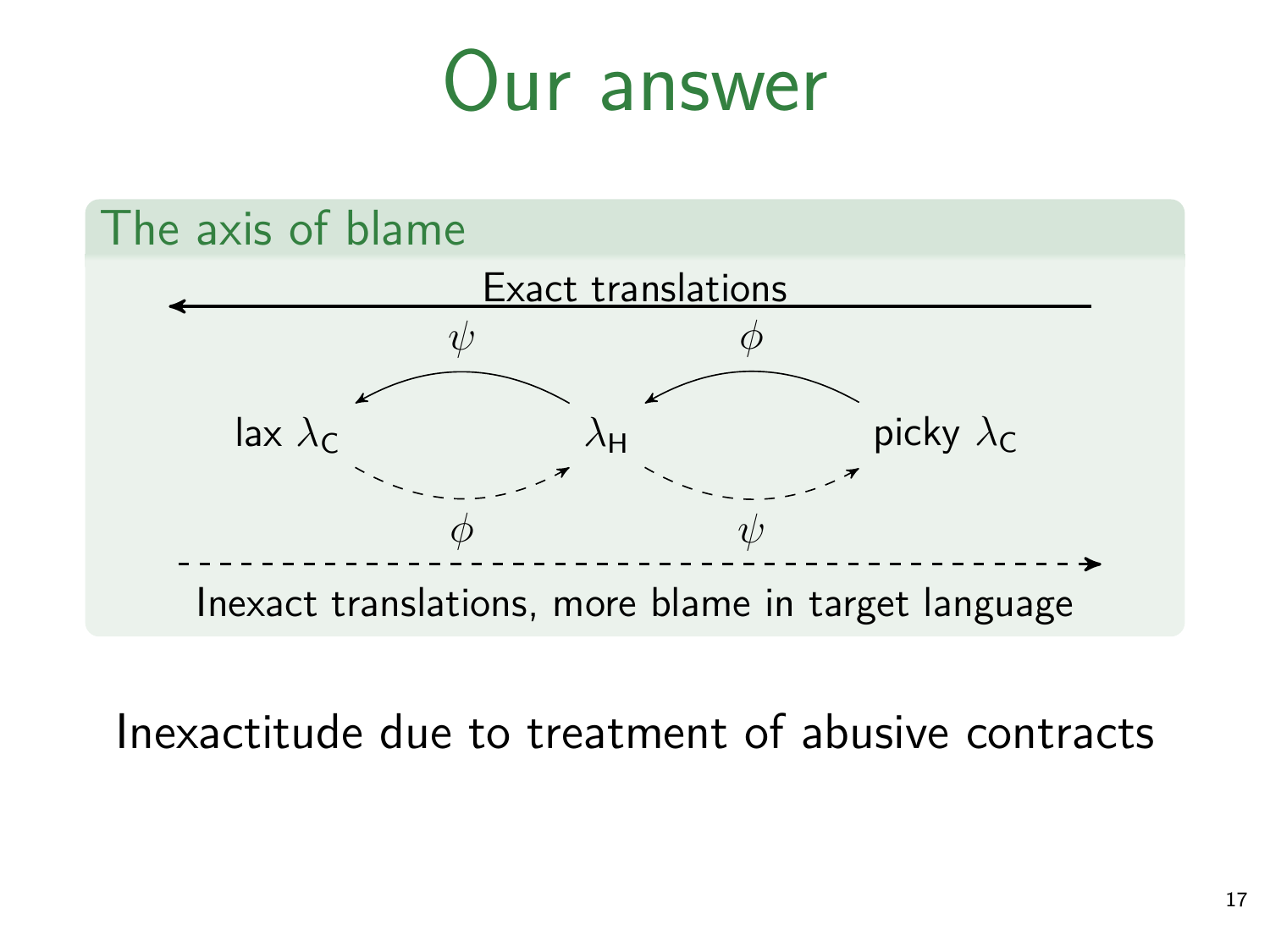| Nondependent | Dependent |                            |  |
|--------------|-----------|----------------------------|--|
|              |           | First-order   Higher-order |  |
|              |           |                            |  |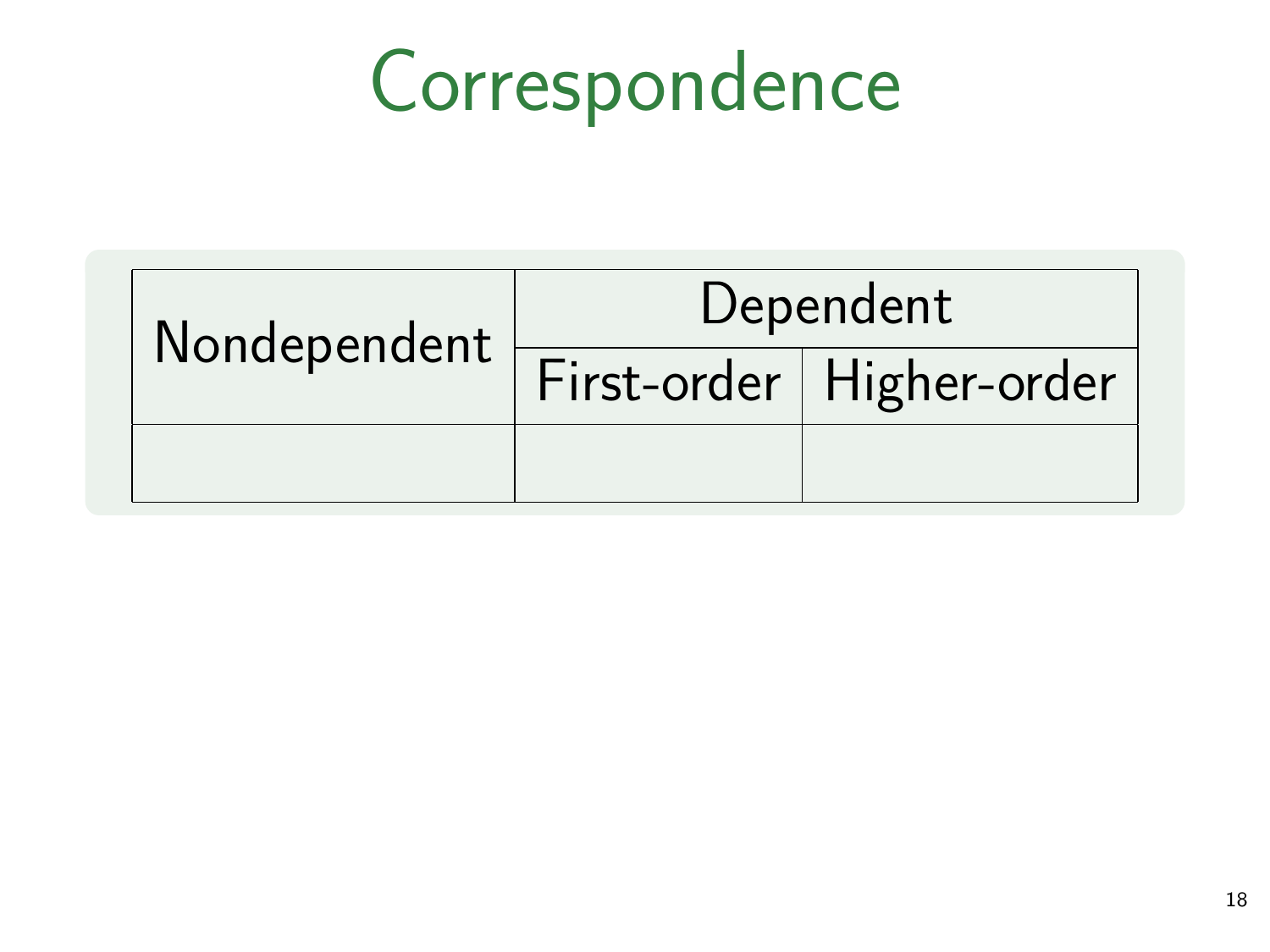| Nondependent | Dependent |                            |  |
|--------------|-----------|----------------------------|--|
|              |           | First-order   Higher-order |  |
| Exact!       |           |                            |  |

#### No lax/picky distinction in  $\lambda_C$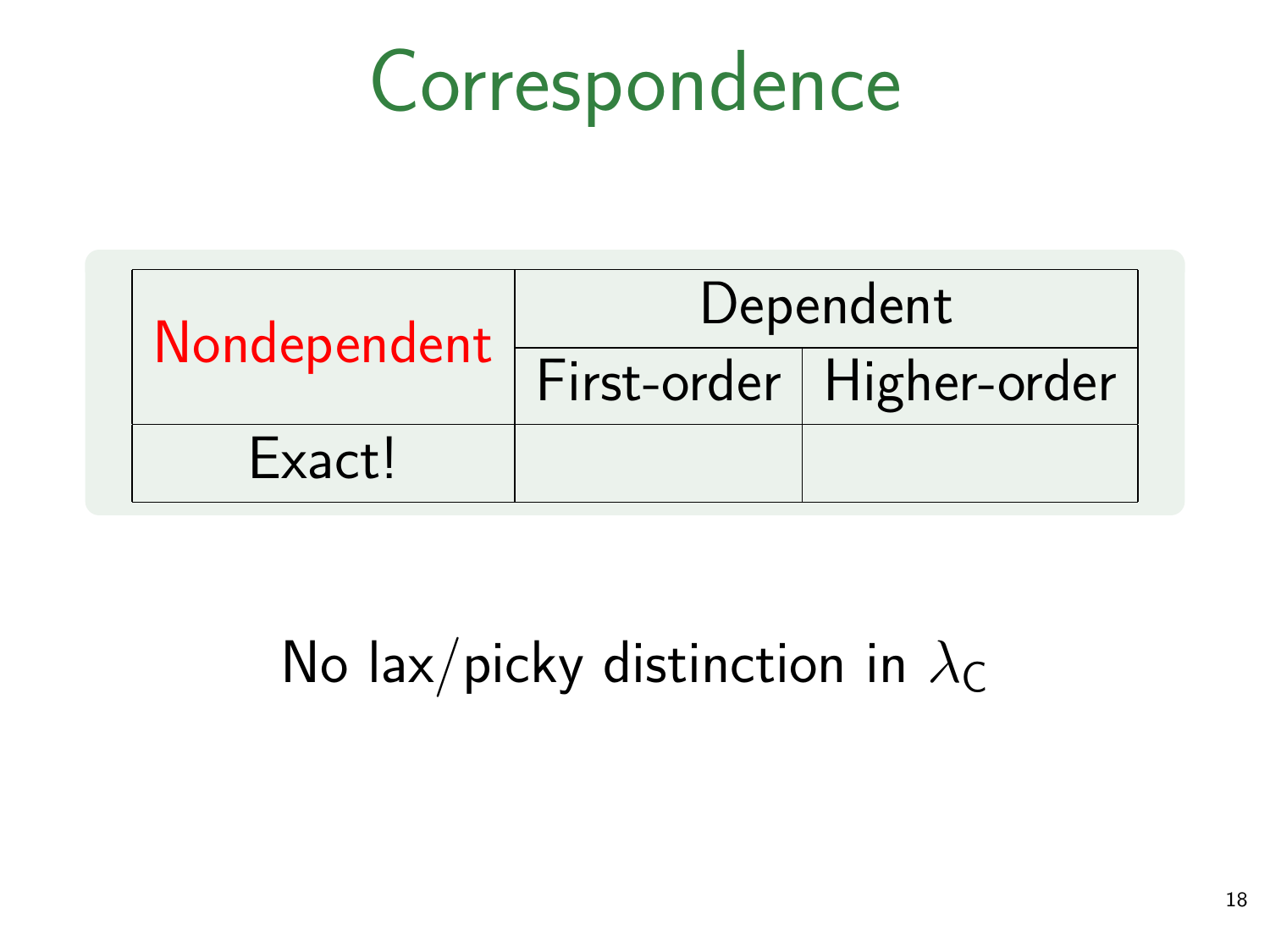| Nondependent | Dependent |                            |  |
|--------------|-----------|----------------------------|--|
|              |           | First-order   Higher-order |  |
| Exact!       | Exact!    |                            |  |

No abusive contracts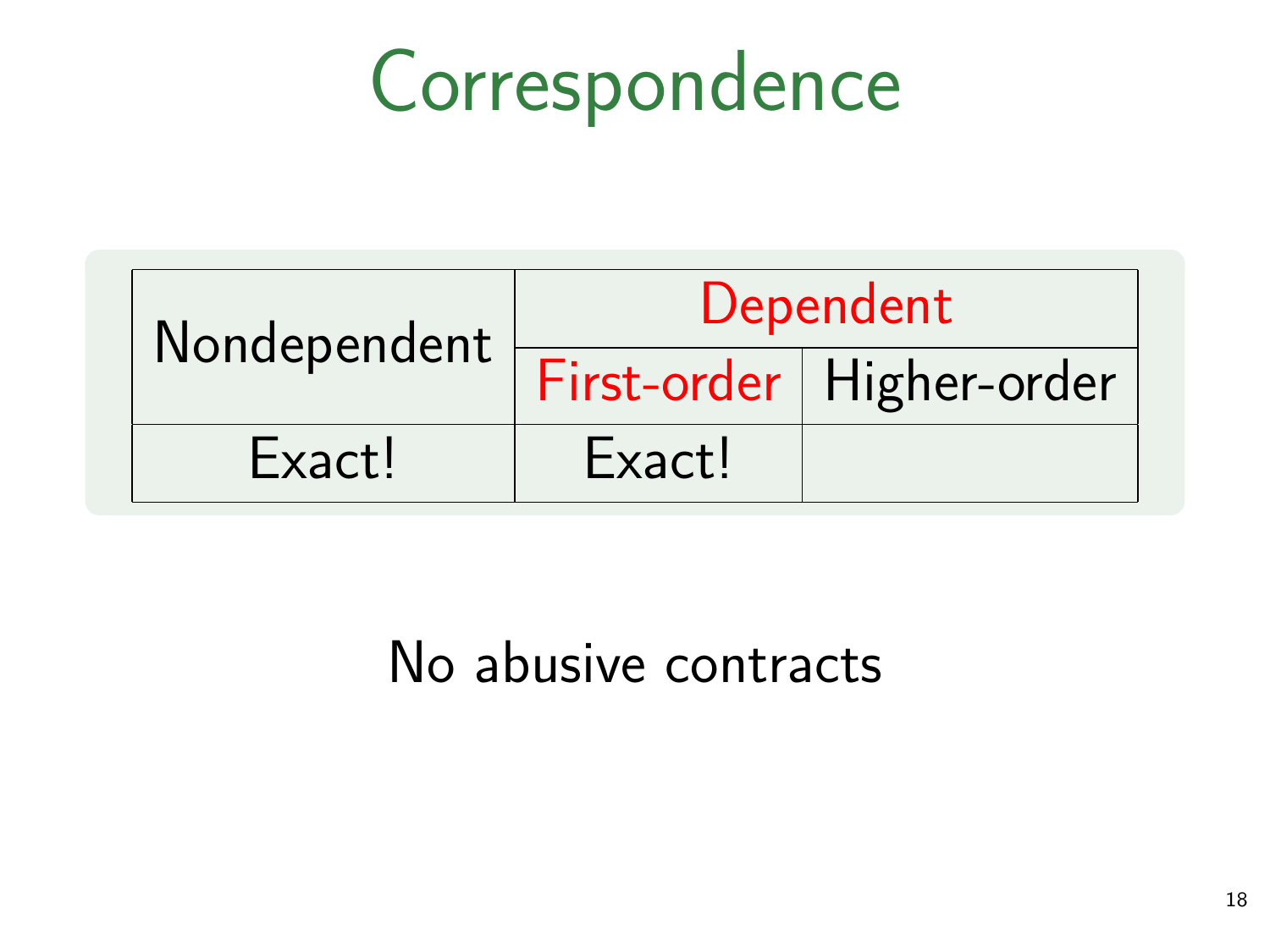| Nondependent | Dependent |                            |  |
|--------------|-----------|----------------------------|--|
|              |           | First-order   Higher-order |  |
| Exact!       | Exact!    | Inexact                    |  |

Due to abusive contracts...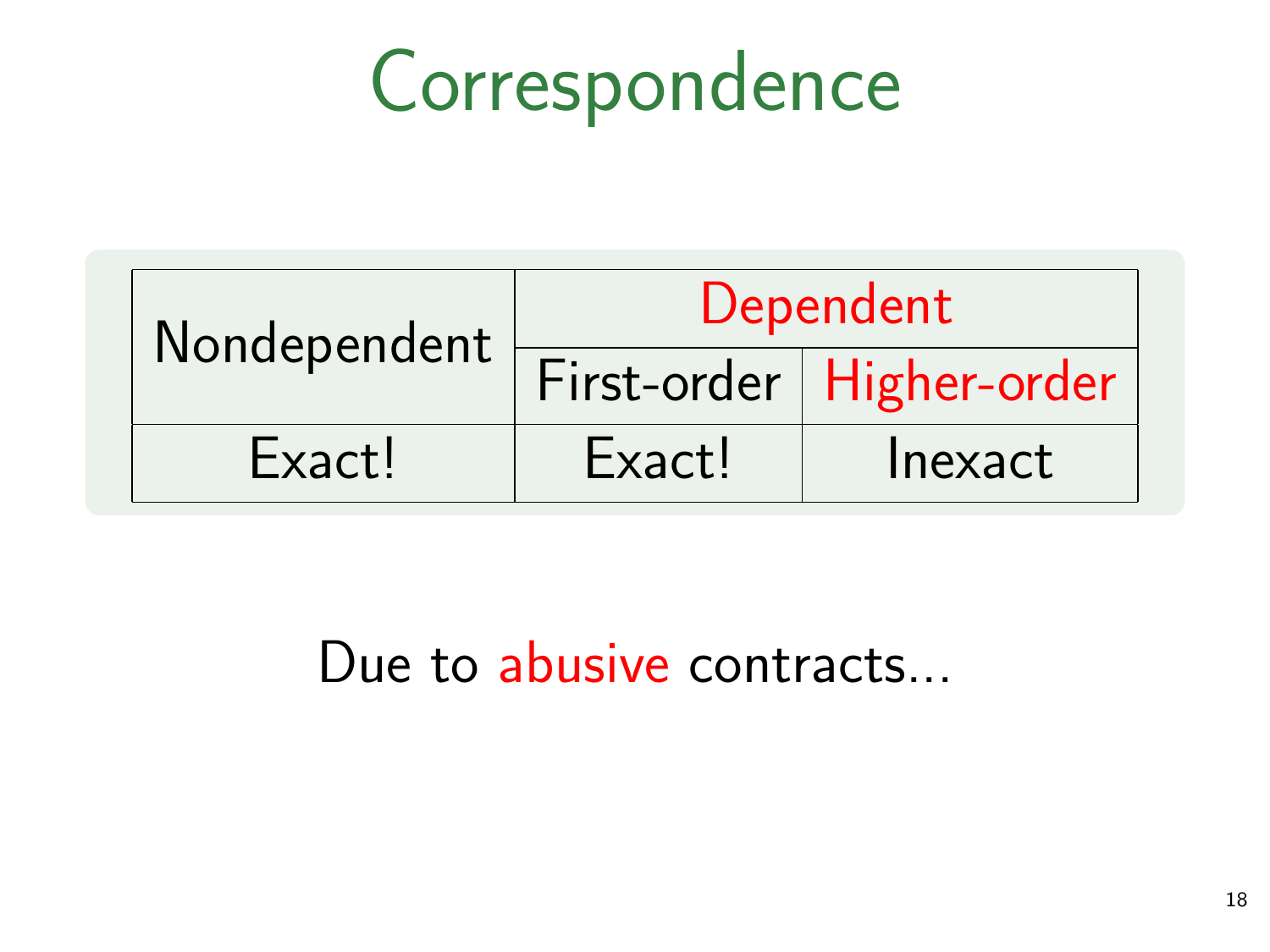

in the higher-order dependent case

Can add checks to be pickier

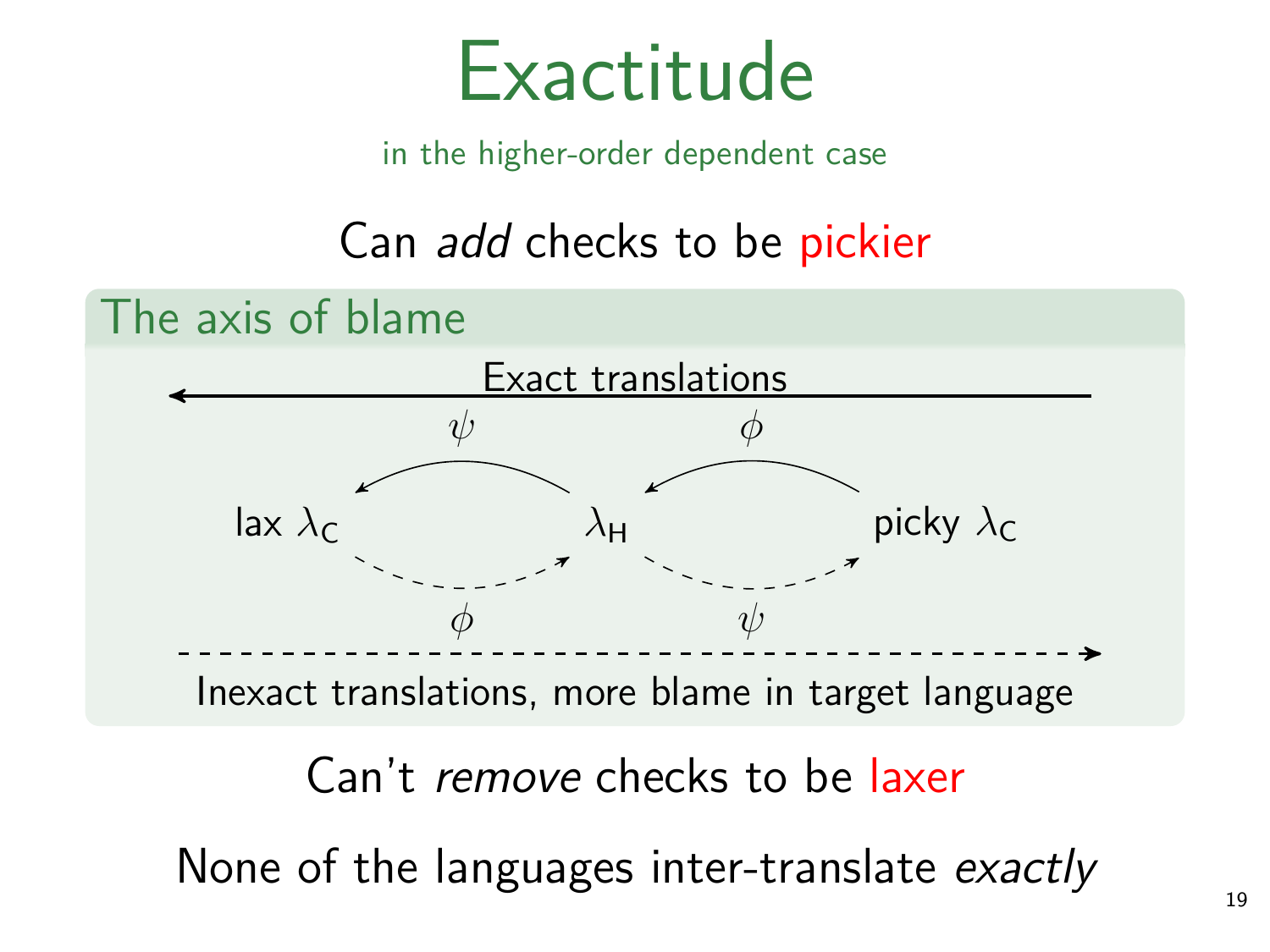## Conclusion

Lax  $\lambda_c$ ,  $\lambda_H$ , and picky  $\lambda_c$  are all subtly different Not entirely clear which is the "right" one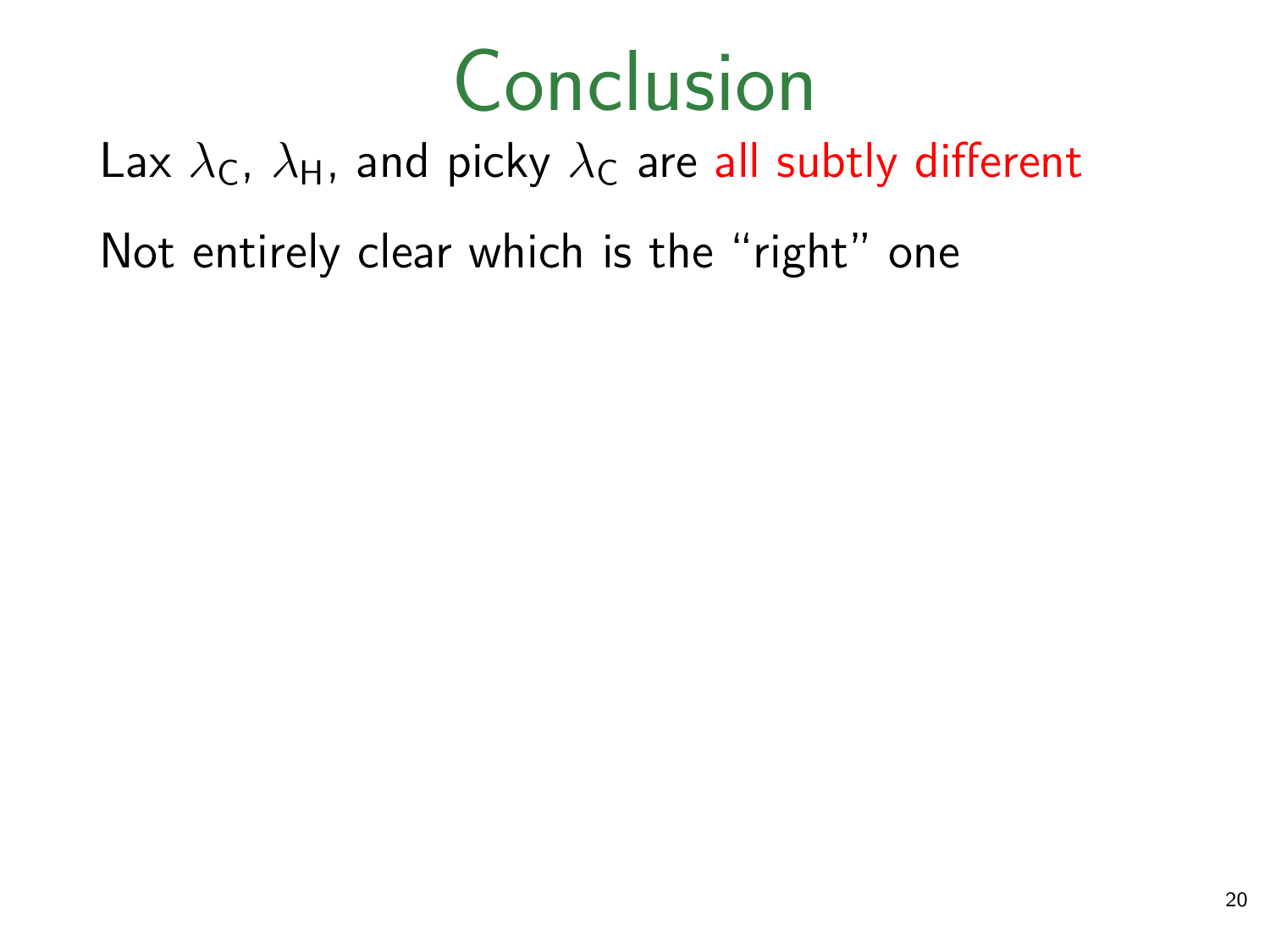## Conclusion

Lax  $\lambda_c$ ,  $\lambda_H$ , and picky  $\lambda_c$  are all subtly different

Not entirely clear which is the "right" one

|                                  | Latent | Manifest |
|----------------------------------|--------|----------|
| Implemented                      |        |          |
| Language                         |        | $\times$ |
| Library                          |        |          |
| Extensible                       |        | $\times$ |
| Intuitive (to Michael Greenberg) |        |          |
| Op. Beh.                         |        | X        |
| Meaning                          |        |          |
| <b>Blame</b>                     |        |          |